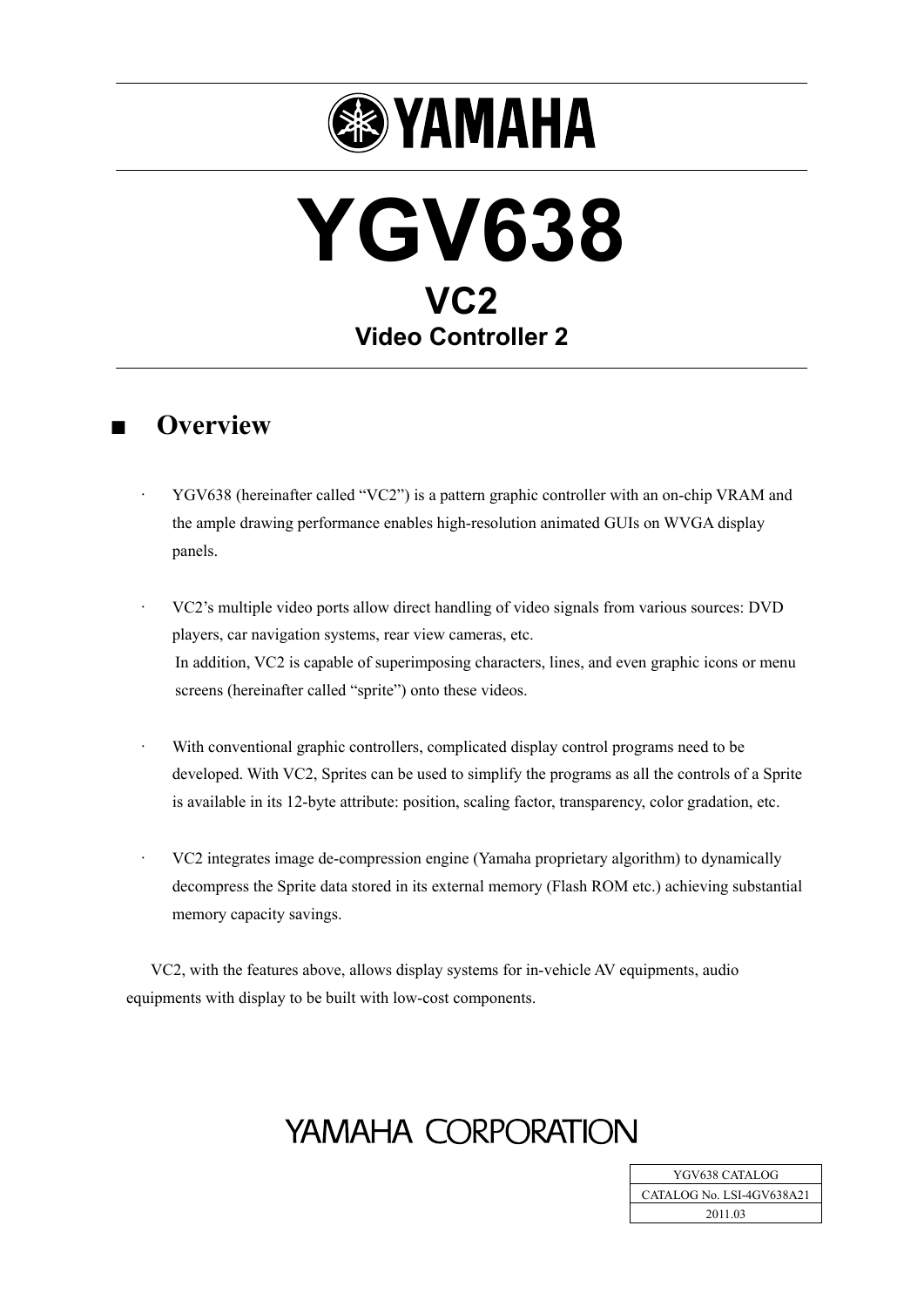### **■ Features**

### **Display Function**

- Video Output
- · Monitor supported: TFT liquid crystal display (digital RGB connection) or compatible display equipments
- · Digital RGB666, Digital RGB666+FRC, Digital RGB888
- Supports NTSC, PAL, QVGA, WQVGA, VGA, WVGA, and SVGA
- · Supports interlace and progressive scans
- · Supports display timings in 1 dot and in 1 line resolution
- · Equalizing pulse insertion for composite sync signals
- Dot clock polarity selection
- Sync signal polarity selection
- · Gamma correction function (look-up table based)
- On-chip LCD timing controller
- Display Plane Functions
	- Up to 341 planes (up to 128 planes per scan line) and one external video plane
	- A layer displays either sprites, lines or texts
	- · Alpha-blending between layers
	- Alpha-blending between layer and external video
	- · Picture attribute controls by layers (contrasts, brightness)

### **Layer Function**

- Sprite
- Displaying up to 341 sprites per screen and up to 128 sprites per scan line
- Specified by horizontal and vertical coordinates
- Sizes from 8 dot  $\times$  8 dot to 1024 dot  $\times$  1024 dot. Horizontal and vertical scaling independently selectable (in 8-dot unit)
- · 2, 16, 64, or 256 palette colors from 16M colors, or 64K colors with 16-bit RGB, 256K colors with 18-bit RGB, and 16M colors, life-like picture quality with 24-bit RGB
- · Scaling Function
- · Anti-aliasing of the outline profile
- · On-chip palettes with 1024 colors (combinations of 2 color palettes, 16 color palettes, 64 color palettes, and 256 color palettes up to 1024 colors in total)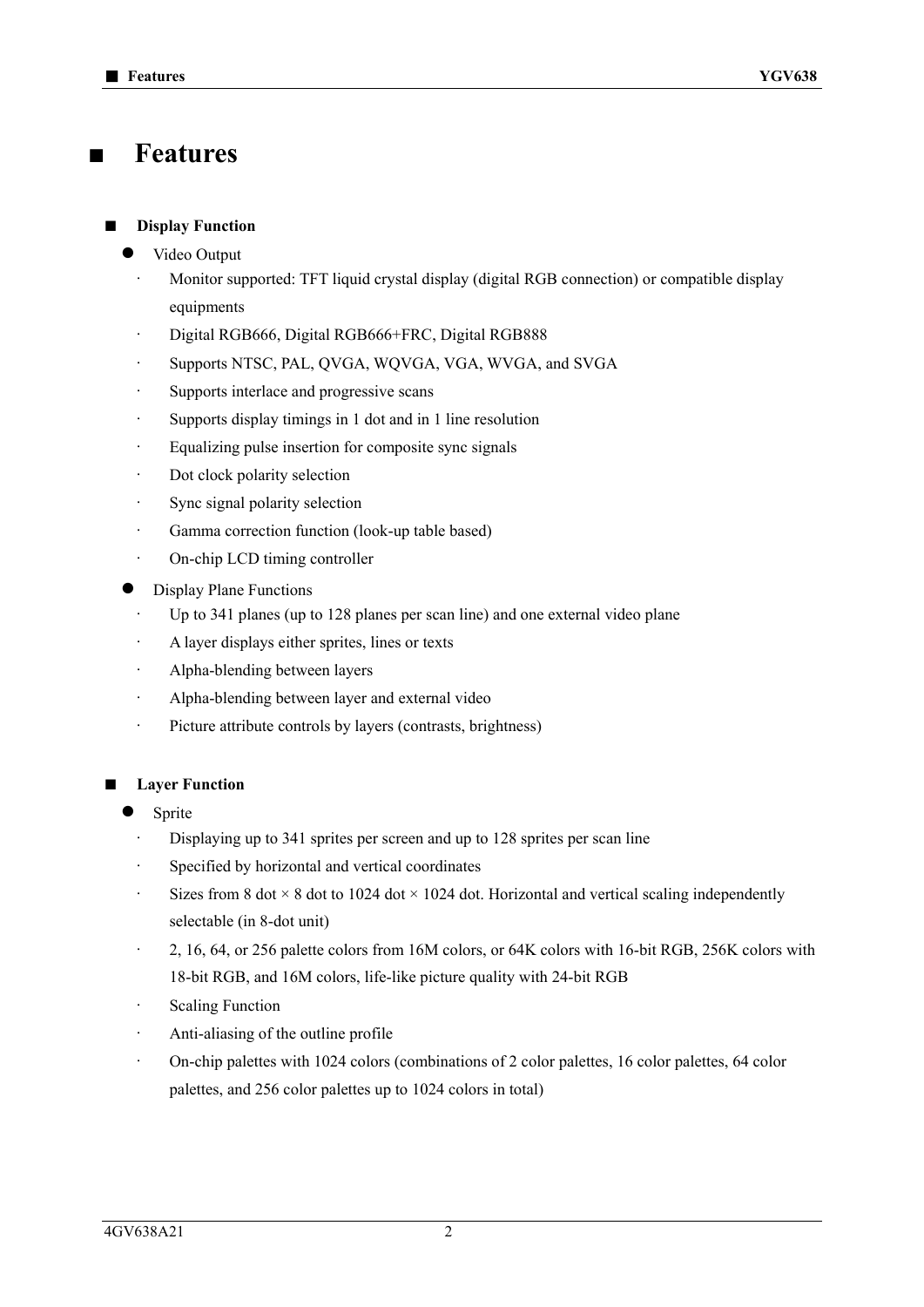#### **Text**

- Displaying up to 1948 characters per screen and up to 128 characters per scan line
- Independent font selections for each character strings
- Supports proportional font
- · Supports half-width font
- Scaling function
- · Supports 4-bit/pixel anti-aliasing font
- Font size: 1 dot  $\times$  1 dot to 64 dot  $\times$  64 dot in increments of 1-dot independently in horizontal and vertical direction
- Line
	- Line drawn directly from specifications of start/end point coordinates
	- · Up to 510 lines per screen
	- · 32768-color (RGB555) specification or palette index (10 bits) specification
	- · Line width: from 1 dot to 16 dots (in one dot increments)
	- · Anti-aliasing drawing function
- **Video Signal Inputs** 
	- Analog Video Input
	- Compatible with composite video, S video, component video, and RGB signal inputs
	- On-chip three 10bit-ADCs
	- Compatible with NTSC and PAL signal formats
	- · On-chip video decoder
	- · Supports interlace and progressive scans (RGB)
	- Compatible with composite sync signal inputs (RGB)
	- Digital Video Input
		- · Compatible with RGB666, 16bit YCrCb, and 8bit YCrCb (ITU-R BT.656)
		- · Compatible with interlace and progressive scans
		- Compatible with composite sync signal inputs
	- Video Image Processing
		- · Scaling (the input images scaled to fit the display resolution, not a zooming function)
		- · Mirror flipping (through vertical axis)
		- · External sync mode (or free-running mode: switchable)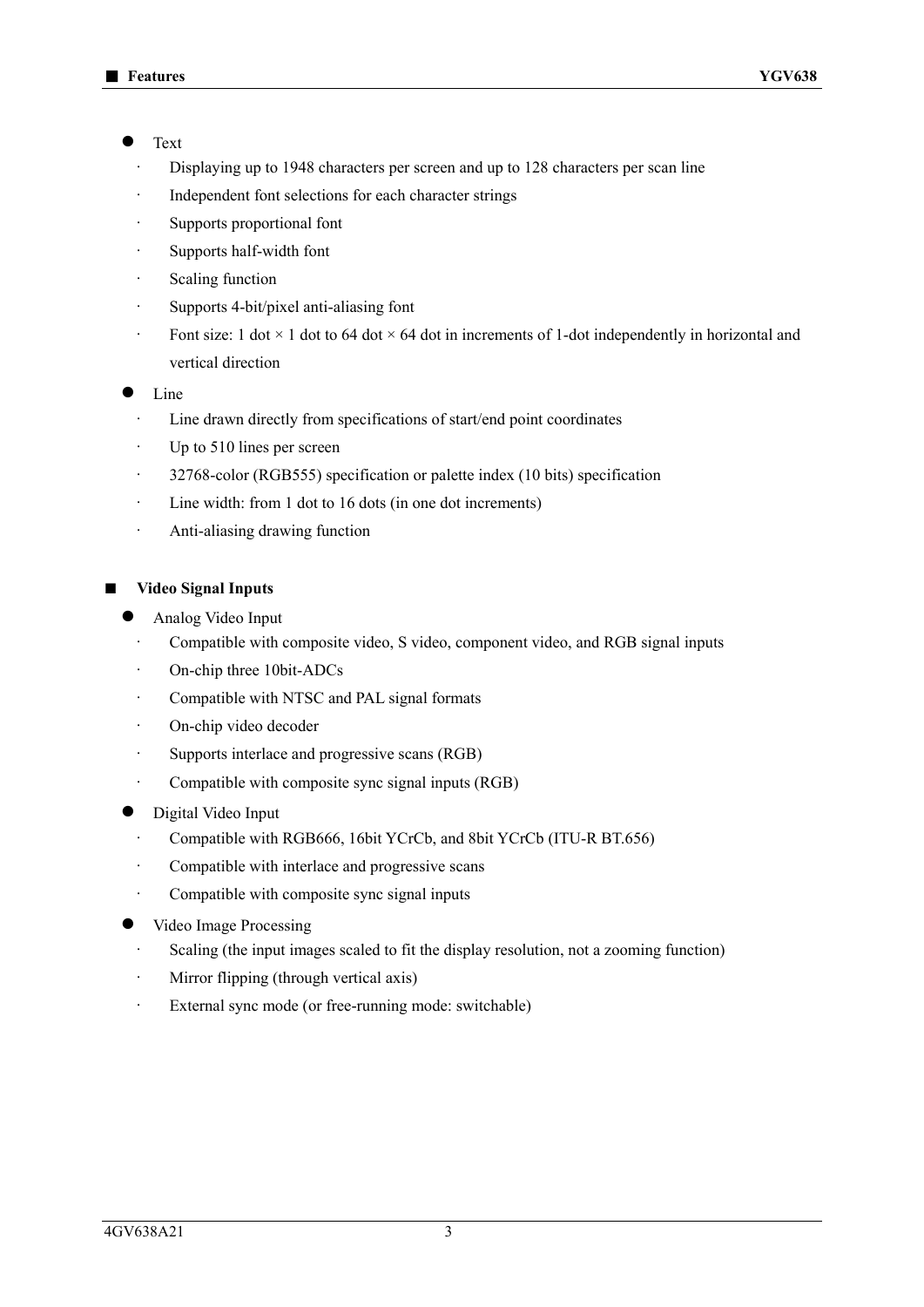#### ■ **Video Decoder**

- On-chip High-quality Y/C Separation Circuit (2D adaptive comb filter)
- Digital AGC Circuit
- Image Color Controls
	- **Contrast**
	- **Brightness**
	- Color hue
	- Chroma saturation
- Color Killer Function
- **Other Features** 
	- CPU Interface
		- Serial or 8-bit parallel connection
		- Indirect accesses to internal registers and tables through single access port
		- · Flexible asynchronous bus interface
		- Macro command function
	- Pattern Memory Interface
		- · Bus width of 32 bits, or 16 bits
		- $\cdot$  Up to 512 Mbits (64 MB) memory
		- · Supports Mask-ROM, NOR-type flash-memory, SRAM, or compatible timing memories
		- · Supports Page Mode accesses
		- · Access timings in multiples of the system clock cycle
	- Device Specifications
		- · Lead-free 208-pin LQFP package (YGV638-VZ)
		- · Supply voltages: 3.3V and 1.8V
		- · CPU interface power supply 3.3V
		- · Operating temperature range from -40℃ to +85℃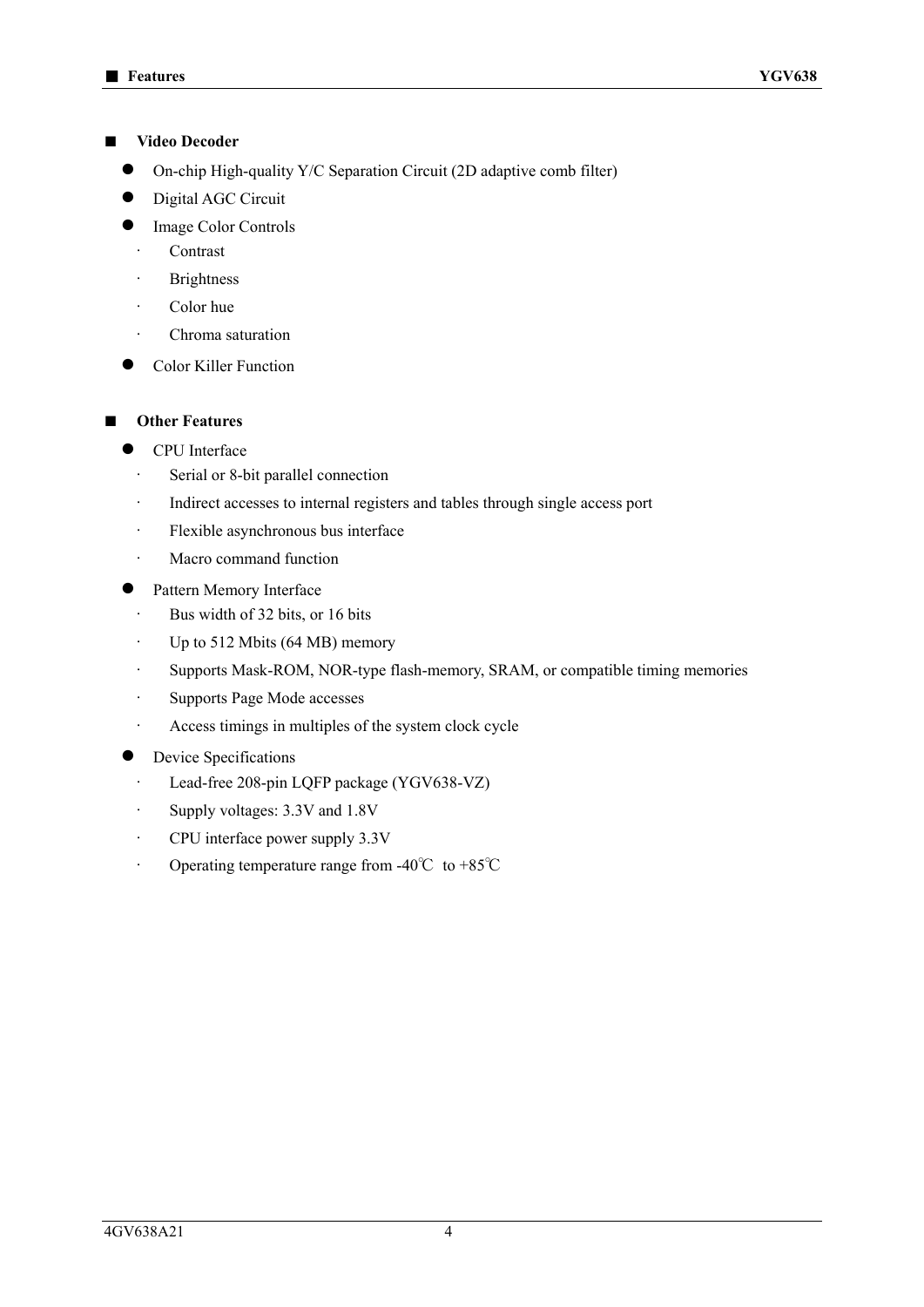### **■ Pin Attributes**

| Pin Name                      | Num.         | I/O           | Function                                          | Attribute | Drive |
|-------------------------------|--------------|---------------|---------------------------------------------------|-----------|-------|
|                               |              |               |                                                   |           |       |
| CPU Interface (22)            |              |               |                                                   |           |       |
| $D7-0$                        | $\,$ 8 $\,$  | I/O           | CPU data bus                                      | Tolerant  | 4mA   |
| <b>PS2-0</b>                  | 3            | I             | CPU port selection                                | Tolerant  |       |
| CS <sub>N</sub>               | $\mathbf{1}$ | I             | Chip select (dual-purpose pin)                    | Tolerant  |       |
| RD N                          | 1            | I             | Read strobe (dual-purpose pin)                    | Tolerant  |       |
| WR N                          | 1            | I             | Write strobe (dual-purpose pin)                   | Tolerant  |       |
| WAIT N                        | 1            | OT            | CPU bus wait (dual-purpose pin)                   | Tolerant  | 4mA   |
| <b>READY N</b>                | 1            | <b>OT</b>     | CPU bus ready                                     | Tolerant  | 4mA   |
| INT N                         | 1            | <b>OD</b>     | Interrupt                                         | Tolerant  | 4mA   |
| SER N                         | $\mathbf{1}$ | Ι             | CPU interface selection                           |           |       |
| SCS N                         | 1            | I             | Serial interface chip select (dual-purpose pin)   | Tolerant  |       |
| <b>SDIN</b>                   | $\mathbf{1}$ | I             | Serial interface data input (dual-purpose pin)    | Tolerant  |       |
| <b>SCLK</b>                   | 1            | I             | Serial interface clocked into (dual-purpose pin)  | Tolerant  |       |
| <b>SDOUT</b>                  | $\mathbf{1}$ | <b>OT</b>     | Serial interface data output (dual-purpose pin)   | Tolerant  | 4mA   |
| Pattern Memory Interface (60) |              |               |                                                   |           |       |
| $MD31-0$                      | 32           | I/O           | Pattern memory data bus                           |           | 4mA   |
| MA25-1                        | 25           | <b>OT</b>     | Pattern memory address bus                        |           | 4mA   |
| MOE N                         | 1            | <b>OT</b>     | Pattern memory output enable                      |           | 4mA   |
| MWE N                         | $\mathbf{1}$ | <b>OT</b>     | Pattern memory write pulse                        |           | 4mA   |
| RAHZ N                        | $\mathbf{1}$ | I             | Pattern memory high-impedance switching pin       | Tolerant  |       |
| Video Input (58)              |              |               |                                                   |           |       |
| ACIN1                         | $\mathbf{1}$ | I             | Analog composite video input                      | Analog    |       |
| ACIN2                         | $\mathbf{1}$ | I             | Analog composite video input                      | Analog    |       |
| <b>ARIN</b>                   | 1            | Ι             | Analog video R input                              | Analog    |       |
| <b>AGIN</b>                   | $\mathbf{1}$ | I             | Analog video G input                              | Analog    |       |
| <b>ABIN</b>                   | 1            | Ι             | Analog video B input                              | Analog    |       |
| <b>ATESTIN</b>                | 1            | I             | Test input                                        | Analog    |       |
| VREF0                         | 1            | $\Omega$      | ADC reference                                     | Analog    |       |
| <b>VREFP</b>                  | 1            | $\mathcal{O}$ | Plus reference voltage for ADC                    | Analog    |       |
| <b>VREFN</b>                  | 1            | $\Omega$      | Minus reference voltage for ADC                   | Analog    |       |
| <b>ADCKIN</b>                 | 1            | I             | Analog video clock input                          | Tolerant  |       |
| <b>ARCKIN</b>                 | $\mathbf{1}$ | I             | Analog video clock input                          | Tolerant  |       |
| AVSIN_N                       | $\mathbf{1}$ | I             | Analog video vertical sync signal input           | Tolerant  |       |
| <b>AHSIN N</b>                | $\mathbf{1}$ | I             | Analog video horizontal sync signal input         | Tolerant  |       |
| <b>DRI7-2</b>                 | 6            | I             | Digital video R input (dual-purpose pin)          | Tolerant  |       |
| <b>DGI7-2</b>                 | 6            | I             | Digital video G input (dual-purpose pin)          | Tolerant  |       |
| DBI7-2                        | 6            | Ι             | Digital video B input (dual-purpose pin)          | Tolerant  |       |
| <b>DIN7-0</b>                 | 8            | Ι             | Digital video 8bit YCrCb input (dual-purpose pin) | Tolerant  |       |
| <b>YIN7-0</b>                 | 8            | Ι             | Digital video Y input (dual-purpose pin)          | Tolerant  |       |
| $CIN7-0$                      | 8            | Ι             | Digital video Cr/Cb input (dual-purpose pin)      | Tolerant  |       |
| DVSIN N                       |              |               | Digital video vertical sync signal input          |           |       |
|                               | 1            | Ι             |                                                   | Tolerant  |       |
| DHSIN N                       | 1            | Ι             | Digital video horizontal sync signal input        | Tolerant  |       |
| <b>DGCKIN</b>                 | $\mathbf{1}$ | $\mathbf I$   | Digital video clock input                         | Tolerant  |       |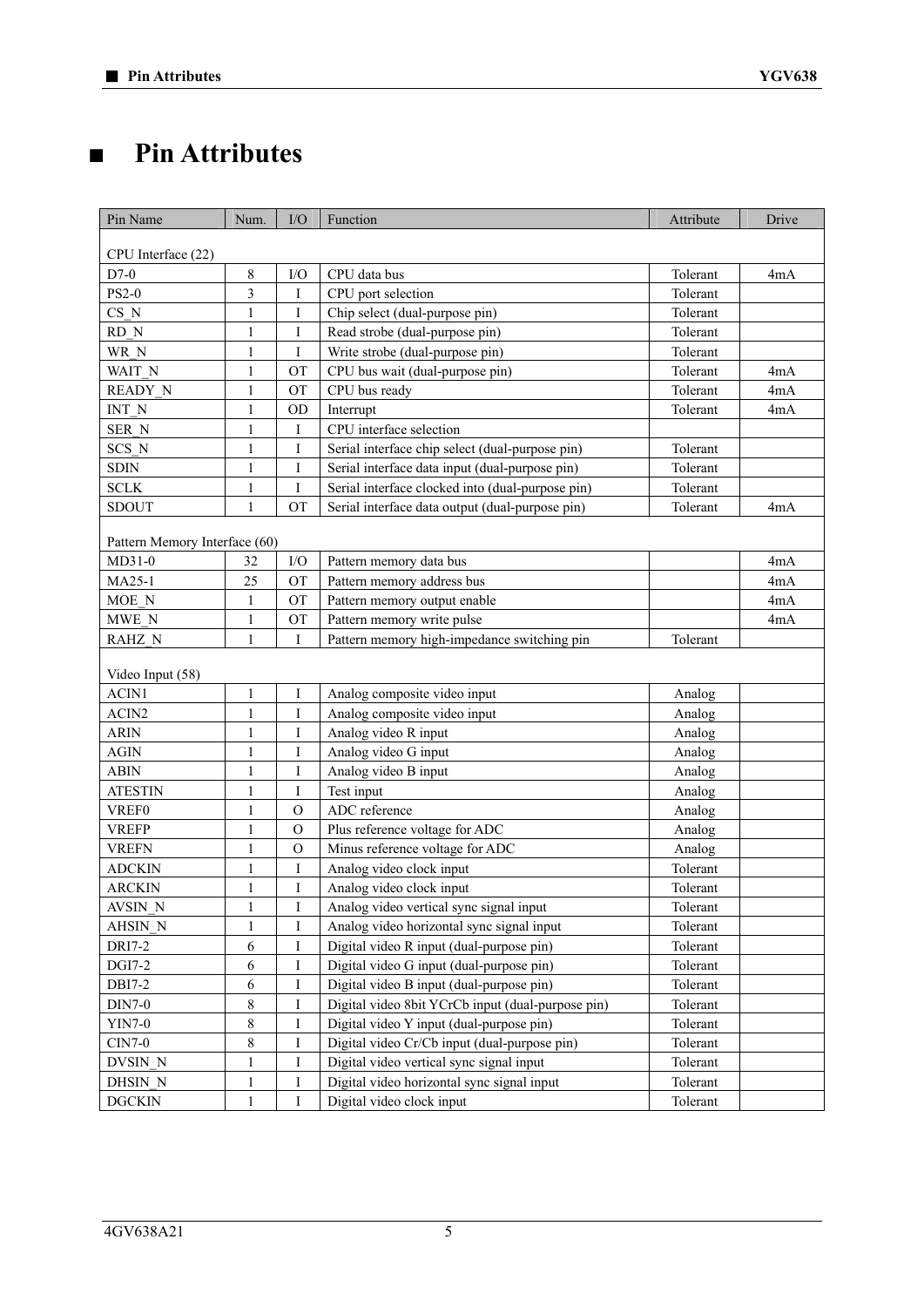| 8<br>Digital video: R output<br><b>DRO7-0</b><br>$\Omega$<br>8<br>DGO7-0<br>$\mathcal{O}$<br>Digital video: G output<br>8<br><b>DBO7-0</b><br>$\Omega$<br>Digital video: B output<br>$\mathbf{1}$<br>VSYNC N<br>OT<br>Vertical sync signal output (dual-purpose pin)<br>Horizontal sync signal or composite sync signal output<br><b>OT</b><br>HCSYNC N<br>$\mathbf{1}$<br>(dual-purpose pin)<br>Display timing output (dual-purpose pin)<br><b>BLANK N</b><br><b>OT</b><br>1<br><b>STARTH</b><br>$\mathbf{1}$<br><b>OT</b><br>Horizontal start signal output<br><b>LOADH</b><br>$\mathbf{1}$<br>OT<br>Horizontal load signal output<br><b>CLKV</b><br>OT<br>Vertical clock output (dual-purpose pin)<br>1<br><b>STARTV</b><br>Vertical start signal output (dual-purpose pin)<br>OT<br>1<br>POL<br>Polarity reverse output (dual-purpose pin)<br>$\mathbf{1}$<br>OT<br>Output enable signal for a gate driver output<br><b>OUTENV</b><br>OT<br>1<br>$\mathbf{1}$<br>$\mathcal{O}$<br><b>DOTCLK</b><br>Dot clock output<br>Clock $&$ Reset $(8)$<br>XIN<br>I<br>Reference clock input<br>1<br><b>XOUT</b><br>$\mathbf{1}$<br>$\mathcal{O}$<br>Crystal connection<br>$\mathbf{1}$<br>I<br>Dot clock input<br><b>DTCKIN</b><br>PLL control<br>PLLCTL3-0<br>4<br>Ι<br>$\mathbf{1}$<br>I\$<br>RESET N<br>Reset<br>for device $(56)$<br>3<br>XTEST2-0<br>$\mathbf I$<br>Test pin<br>17<br>VDD33<br>Digital I/O power supply<br>—<br><b>VSS</b><br>19<br>Digital I/O VSS<br>—<br><b>PLLVDD</b><br>$\mathbf{1}$<br>Power supply for system clock generation PLL<br>$\mathbf{1}$<br>VSS for system clock generation PLL<br><b>PLLVSS</b><br>—<br><b>APLLVDD</b><br>Power supply for analog RGB clock generation PLL<br>$\mathbf{1}$<br>$\qquad \qquad -$<br>VSS for analog RGB clock generation PLL<br><b>APLLVSS</b><br>$\mathbf{1}$<br>—<br>AVDD33<br>Power supply for Analog Front End<br>1<br>$\qquad \qquad -$<br>AVDD18<br>$\overline{c}$<br>Power supply for Analog Front End<br>$\overline{\phantom{0}}$<br><b>AVSS</b><br>$\overline{c}$<br>VSS for Analog Front End<br>$\qquad \qquad -$<br>4<br>VDD18<br>Power supply for digital core<br>$\qquad \qquad$<br><b>VSS18</b><br>$\lambda$<br>VSS for digital core<br>others $(1)$<br>No connection pin<br>$\rm NC$<br>Total number of pins:<br>239 pin - 31 dual-purpose pin = $208$ pins<br>[Description of I/O]<br>IS:<br>Input<br>Input with Schmitt trigger<br>Е.<br>OT:<br>O:<br>Output<br>3-state output |         |                         |
|----------------------------------------------------------------------------------------------------------------------------------------------------------------------------------------------------------------------------------------------------------------------------------------------------------------------------------------------------------------------------------------------------------------------------------------------------------------------------------------------------------------------------------------------------------------------------------------------------------------------------------------------------------------------------------------------------------------------------------------------------------------------------------------------------------------------------------------------------------------------------------------------------------------------------------------------------------------------------------------------------------------------------------------------------------------------------------------------------------------------------------------------------------------------------------------------------------------------------------------------------------------------------------------------------------------------------------------------------------------------------------------------------------------------------------------------------------------------------------------------------------------------------------------------------------------------------------------------------------------------------------------------------------------------------------------------------------------------------------------------------------------------------------------------------------------------------------------------------------------------------------------------------------------------------------------------------------------------------------------------------------------------------------------------------------------------------------------------------------------------------------------------------------------------------------------------------------------------------------------------------------------------------------------------------------------------------------------------------------------------------------------------------------------------------------------------------------------|---------|-------------------------|
|                                                                                                                                                                                                                                                                                                                                                                                                                                                                                                                                                                                                                                                                                                                                                                                                                                                                                                                                                                                                                                                                                                                                                                                                                                                                                                                                                                                                                                                                                                                                                                                                                                                                                                                                                                                                                                                                                                                                                                                                                                                                                                                                                                                                                                                                                                                                                                                                                                                                |         | 4mA                     |
|                                                                                                                                                                                                                                                                                                                                                                                                                                                                                                                                                                                                                                                                                                                                                                                                                                                                                                                                                                                                                                                                                                                                                                                                                                                                                                                                                                                                                                                                                                                                                                                                                                                                                                                                                                                                                                                                                                                                                                                                                                                                                                                                                                                                                                                                                                                                                                                                                                                                |         | 4mA                     |
|                                                                                                                                                                                                                                                                                                                                                                                                                                                                                                                                                                                                                                                                                                                                                                                                                                                                                                                                                                                                                                                                                                                                                                                                                                                                                                                                                                                                                                                                                                                                                                                                                                                                                                                                                                                                                                                                                                                                                                                                                                                                                                                                                                                                                                                                                                                                                                                                                                                                |         | 4mA                     |
|                                                                                                                                                                                                                                                                                                                                                                                                                                                                                                                                                                                                                                                                                                                                                                                                                                                                                                                                                                                                                                                                                                                                                                                                                                                                                                                                                                                                                                                                                                                                                                                                                                                                                                                                                                                                                                                                                                                                                                                                                                                                                                                                                                                                                                                                                                                                                                                                                                                                |         | Tolerant<br>4mA         |
|                                                                                                                                                                                                                                                                                                                                                                                                                                                                                                                                                                                                                                                                                                                                                                                                                                                                                                                                                                                                                                                                                                                                                                                                                                                                                                                                                                                                                                                                                                                                                                                                                                                                                                                                                                                                                                                                                                                                                                                                                                                                                                                                                                                                                                                                                                                                                                                                                                                                |         | Tolerant<br>4mA         |
|                                                                                                                                                                                                                                                                                                                                                                                                                                                                                                                                                                                                                                                                                                                                                                                                                                                                                                                                                                                                                                                                                                                                                                                                                                                                                                                                                                                                                                                                                                                                                                                                                                                                                                                                                                                                                                                                                                                                                                                                                                                                                                                                                                                                                                                                                                                                                                                                                                                                |         | Tolerant<br>4mA         |
|                                                                                                                                                                                                                                                                                                                                                                                                                                                                                                                                                                                                                                                                                                                                                                                                                                                                                                                                                                                                                                                                                                                                                                                                                                                                                                                                                                                                                                                                                                                                                                                                                                                                                                                                                                                                                                                                                                                                                                                                                                                                                                                                                                                                                                                                                                                                                                                                                                                                |         | Tolerant<br>4mA         |
|                                                                                                                                                                                                                                                                                                                                                                                                                                                                                                                                                                                                                                                                                                                                                                                                                                                                                                                                                                                                                                                                                                                                                                                                                                                                                                                                                                                                                                                                                                                                                                                                                                                                                                                                                                                                                                                                                                                                                                                                                                                                                                                                                                                                                                                                                                                                                                                                                                                                |         | Tolerant<br>4mA         |
|                                                                                                                                                                                                                                                                                                                                                                                                                                                                                                                                                                                                                                                                                                                                                                                                                                                                                                                                                                                                                                                                                                                                                                                                                                                                                                                                                                                                                                                                                                                                                                                                                                                                                                                                                                                                                                                                                                                                                                                                                                                                                                                                                                                                                                                                                                                                                                                                                                                                |         | Tolerant<br>4mA         |
|                                                                                                                                                                                                                                                                                                                                                                                                                                                                                                                                                                                                                                                                                                                                                                                                                                                                                                                                                                                                                                                                                                                                                                                                                                                                                                                                                                                                                                                                                                                                                                                                                                                                                                                                                                                                                                                                                                                                                                                                                                                                                                                                                                                                                                                                                                                                                                                                                                                                |         | Tolerant<br>4mA         |
|                                                                                                                                                                                                                                                                                                                                                                                                                                                                                                                                                                                                                                                                                                                                                                                                                                                                                                                                                                                                                                                                                                                                                                                                                                                                                                                                                                                                                                                                                                                                                                                                                                                                                                                                                                                                                                                                                                                                                                                                                                                                                                                                                                                                                                                                                                                                                                                                                                                                |         | Tolerant<br>4mA         |
|                                                                                                                                                                                                                                                                                                                                                                                                                                                                                                                                                                                                                                                                                                                                                                                                                                                                                                                                                                                                                                                                                                                                                                                                                                                                                                                                                                                                                                                                                                                                                                                                                                                                                                                                                                                                                                                                                                                                                                                                                                                                                                                                                                                                                                                                                                                                                                                                                                                                |         | Tolerant<br>4mA         |
|                                                                                                                                                                                                                                                                                                                                                                                                                                                                                                                                                                                                                                                                                                                                                                                                                                                                                                                                                                                                                                                                                                                                                                                                                                                                                                                                                                                                                                                                                                                                                                                                                                                                                                                                                                                                                                                                                                                                                                                                                                                                                                                                                                                                                                                                                                                                                                                                                                                                |         | 4mA                     |
|                                                                                                                                                                                                                                                                                                                                                                                                                                                                                                                                                                                                                                                                                                                                                                                                                                                                                                                                                                                                                                                                                                                                                                                                                                                                                                                                                                                                                                                                                                                                                                                                                                                                                                                                                                                                                                                                                                                                                                                                                                                                                                                                                                                                                                                                                                                                                                                                                                                                |         |                         |
|                                                                                                                                                                                                                                                                                                                                                                                                                                                                                                                                                                                                                                                                                                                                                                                                                                                                                                                                                                                                                                                                                                                                                                                                                                                                                                                                                                                                                                                                                                                                                                                                                                                                                                                                                                                                                                                                                                                                                                                                                                                                                                                                                                                                                                                                                                                                                                                                                                                                |         |                         |
|                                                                                                                                                                                                                                                                                                                                                                                                                                                                                                                                                                                                                                                                                                                                                                                                                                                                                                                                                                                                                                                                                                                                                                                                                                                                                                                                                                                                                                                                                                                                                                                                                                                                                                                                                                                                                                                                                                                                                                                                                                                                                                                                                                                                                                                                                                                                                                                                                                                                |         |                         |
|                                                                                                                                                                                                                                                                                                                                                                                                                                                                                                                                                                                                                                                                                                                                                                                                                                                                                                                                                                                                                                                                                                                                                                                                                                                                                                                                                                                                                                                                                                                                                                                                                                                                                                                                                                                                                                                                                                                                                                                                                                                                                                                                                                                                                                                                                                                                                                                                                                                                |         | Tolerant                |
|                                                                                                                                                                                                                                                                                                                                                                                                                                                                                                                                                                                                                                                                                                                                                                                                                                                                                                                                                                                                                                                                                                                                                                                                                                                                                                                                                                                                                                                                                                                                                                                                                                                                                                                                                                                                                                                                                                                                                                                                                                                                                                                                                                                                                                                                                                                                                                                                                                                                |         |                         |
|                                                                                                                                                                                                                                                                                                                                                                                                                                                                                                                                                                                                                                                                                                                                                                                                                                                                                                                                                                                                                                                                                                                                                                                                                                                                                                                                                                                                                                                                                                                                                                                                                                                                                                                                                                                                                                                                                                                                                                                                                                                                                                                                                                                                                                                                                                                                                                                                                                                                |         | Tolerant                |
|                                                                                                                                                                                                                                                                                                                                                                                                                                                                                                                                                                                                                                                                                                                                                                                                                                                                                                                                                                                                                                                                                                                                                                                                                                                                                                                                                                                                                                                                                                                                                                                                                                                                                                                                                                                                                                                                                                                                                                                                                                                                                                                                                                                                                                                                                                                                                                                                                                                                |         |                         |
|                                                                                                                                                                                                                                                                                                                                                                                                                                                                                                                                                                                                                                                                                                                                                                                                                                                                                                                                                                                                                                                                                                                                                                                                                                                                                                                                                                                                                                                                                                                                                                                                                                                                                                                                                                                                                                                                                                                                                                                                                                                                                                                                                                                                                                                                                                                                                                                                                                                                |         |                         |
|                                                                                                                                                                                                                                                                                                                                                                                                                                                                                                                                                                                                                                                                                                                                                                                                                                                                                                                                                                                                                                                                                                                                                                                                                                                                                                                                                                                                                                                                                                                                                                                                                                                                                                                                                                                                                                                                                                                                                                                                                                                                                                                                                                                                                                                                                                                                                                                                                                                                |         |                         |
|                                                                                                                                                                                                                                                                                                                                                                                                                                                                                                                                                                                                                                                                                                                                                                                                                                                                                                                                                                                                                                                                                                                                                                                                                                                                                                                                                                                                                                                                                                                                                                                                                                                                                                                                                                                                                                                                                                                                                                                                                                                                                                                                                                                                                                                                                                                                                                                                                                                                |         |                         |
|                                                                                                                                                                                                                                                                                                                                                                                                                                                                                                                                                                                                                                                                                                                                                                                                                                                                                                                                                                                                                                                                                                                                                                                                                                                                                                                                                                                                                                                                                                                                                                                                                                                                                                                                                                                                                                                                                                                                                                                                                                                                                                                                                                                                                                                                                                                                                                                                                                                                |         |                         |
|                                                                                                                                                                                                                                                                                                                                                                                                                                                                                                                                                                                                                                                                                                                                                                                                                                                                                                                                                                                                                                                                                                                                                                                                                                                                                                                                                                                                                                                                                                                                                                                                                                                                                                                                                                                                                                                                                                                                                                                                                                                                                                                                                                                                                                                                                                                                                                                                                                                                |         |                         |
|                                                                                                                                                                                                                                                                                                                                                                                                                                                                                                                                                                                                                                                                                                                                                                                                                                                                                                                                                                                                                                                                                                                                                                                                                                                                                                                                                                                                                                                                                                                                                                                                                                                                                                                                                                                                                                                                                                                                                                                                                                                                                                                                                                                                                                                                                                                                                                                                                                                                |         |                         |
|                                                                                                                                                                                                                                                                                                                                                                                                                                                                                                                                                                                                                                                                                                                                                                                                                                                                                                                                                                                                                                                                                                                                                                                                                                                                                                                                                                                                                                                                                                                                                                                                                                                                                                                                                                                                                                                                                                                                                                                                                                                                                                                                                                                                                                                                                                                                                                                                                                                                |         |                         |
|                                                                                                                                                                                                                                                                                                                                                                                                                                                                                                                                                                                                                                                                                                                                                                                                                                                                                                                                                                                                                                                                                                                                                                                                                                                                                                                                                                                                                                                                                                                                                                                                                                                                                                                                                                                                                                                                                                                                                                                                                                                                                                                                                                                                                                                                                                                                                                                                                                                                |         |                         |
|                                                                                                                                                                                                                                                                                                                                                                                                                                                                                                                                                                                                                                                                                                                                                                                                                                                                                                                                                                                                                                                                                                                                                                                                                                                                                                                                                                                                                                                                                                                                                                                                                                                                                                                                                                                                                                                                                                                                                                                                                                                                                                                                                                                                                                                                                                                                                                                                                                                                |         |                         |
|                                                                                                                                                                                                                                                                                                                                                                                                                                                                                                                                                                                                                                                                                                                                                                                                                                                                                                                                                                                                                                                                                                                                                                                                                                                                                                                                                                                                                                                                                                                                                                                                                                                                                                                                                                                                                                                                                                                                                                                                                                                                                                                                                                                                                                                                                                                                                                                                                                                                |         |                         |
|                                                                                                                                                                                                                                                                                                                                                                                                                                                                                                                                                                                                                                                                                                                                                                                                                                                                                                                                                                                                                                                                                                                                                                                                                                                                                                                                                                                                                                                                                                                                                                                                                                                                                                                                                                                                                                                                                                                                                                                                                                                                                                                                                                                                                                                                                                                                                                                                                                                                |         |                         |
|                                                                                                                                                                                                                                                                                                                                                                                                                                                                                                                                                                                                                                                                                                                                                                                                                                                                                                                                                                                                                                                                                                                                                                                                                                                                                                                                                                                                                                                                                                                                                                                                                                                                                                                                                                                                                                                                                                                                                                                                                                                                                                                                                                                                                                                                                                                                                                                                                                                                |         |                         |
|                                                                                                                                                                                                                                                                                                                                                                                                                                                                                                                                                                                                                                                                                                                                                                                                                                                                                                                                                                                                                                                                                                                                                                                                                                                                                                                                                                                                                                                                                                                                                                                                                                                                                                                                                                                                                                                                                                                                                                                                                                                                                                                                                                                                                                                                                                                                                                                                                                                                |         |                         |
|                                                                                                                                                                                                                                                                                                                                                                                                                                                                                                                                                                                                                                                                                                                                                                                                                                                                                                                                                                                                                                                                                                                                                                                                                                                                                                                                                                                                                                                                                                                                                                                                                                                                                                                                                                                                                                                                                                                                                                                                                                                                                                                                                                                                                                                                                                                                                                                                                                                                |         |                         |
|                                                                                                                                                                                                                                                                                                                                                                                                                                                                                                                                                                                                                                                                                                                                                                                                                                                                                                                                                                                                                                                                                                                                                                                                                                                                                                                                                                                                                                                                                                                                                                                                                                                                                                                                                                                                                                                                                                                                                                                                                                                                                                                                                                                                                                                                                                                                                                                                                                                                |         |                         |
|                                                                                                                                                                                                                                                                                                                                                                                                                                                                                                                                                                                                                                                                                                                                                                                                                                                                                                                                                                                                                                                                                                                                                                                                                                                                                                                                                                                                                                                                                                                                                                                                                                                                                                                                                                                                                                                                                                                                                                                                                                                                                                                                                                                                                                                                                                                                                                                                                                                                | $I/O$ : | <b>Input and Output</b> |
| [Description of attribute]<br>Tolerant:<br>An attribute of an input pin buffer and a bidirectional pin buffer, or the output pin buffer.<br>During high impedance states, current will not flow into power supply pins from a pin<br>when some voltage higher than the I/O supply voltage is applied to the pin, if the pin is<br>"Tolerant."                                                                                                                                                                                                                                                                                                                                                                                                                                                                                                                                                                                                                                                                                                                                                                                                                                                                                                                                                                                                                                                                                                                                                                                                                                                                                                                                                                                                                                                                                                                                                                                                                                                                                                                                                                                                                                                                                                                                                                                                                                                                                                                  | OD:     | Open-drain output       |

Analog: Attribute which indicates an analog pin. These pins are operated from AVDD33 power supply.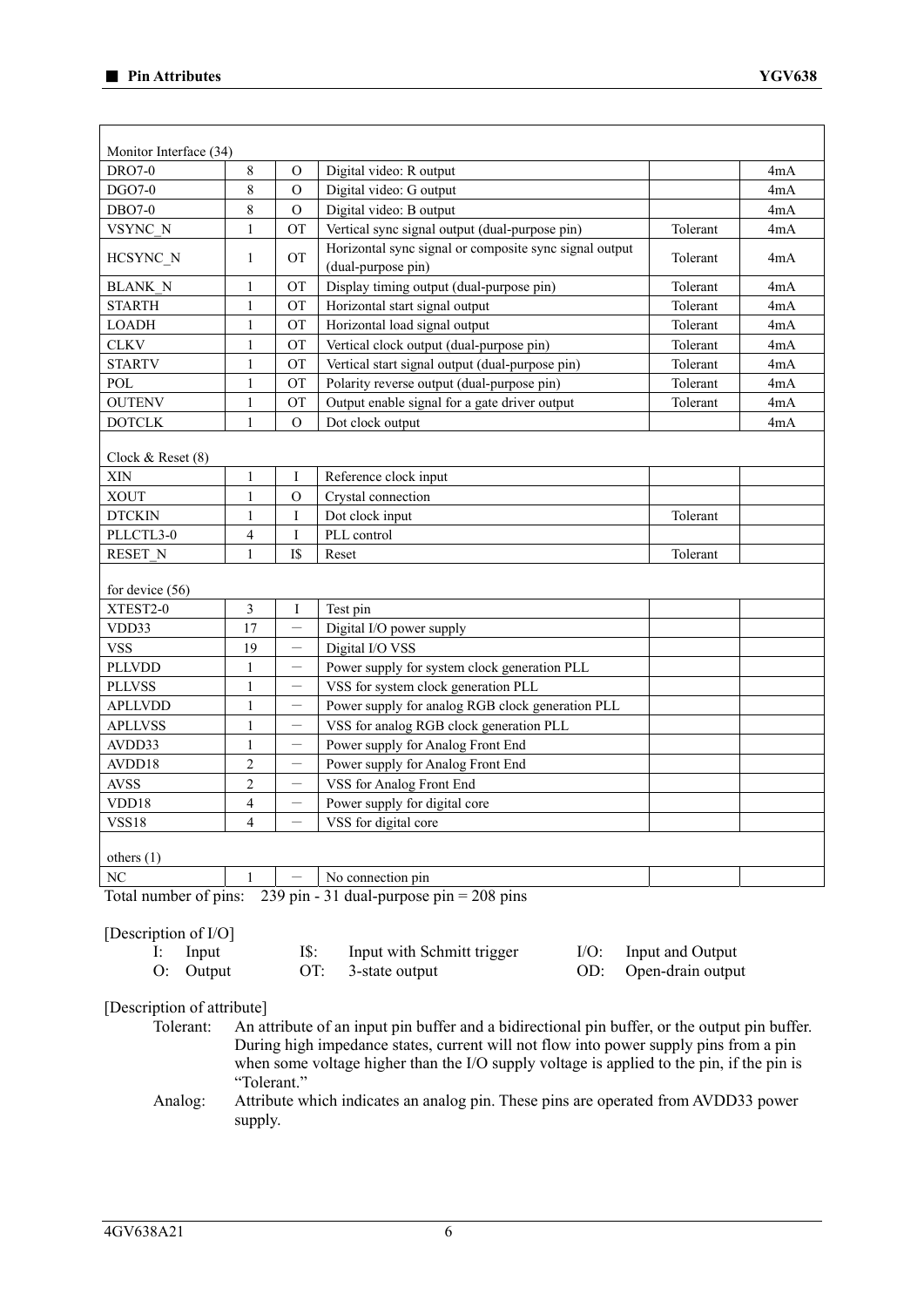#### **· Sharing Pins**

On VC2,

- the CPU interface pins change functions depending on which CPU interface, parallel or serial, is used.

- the digital video input pins change functions depending on the digital video input format used.

- the monitor interface pins change functions when the integrated LCD timing controller is used.

### **i) Sharing of CPU Interface Pins**

The VC2 supports the 8-bit parallel interface or serial interface. The correspondence between CPU interface and the shared pin is as follows.

| Pin Name       | Parallel Interface<br>(SER N=H) | Serial Interface<br>$(SER N=L)$ |
|----------------|---------------------------------|---------------------------------|
| $D7-0$         | $D7-0$                          | Not used (Fixed to "H" or "L")  |
| $PS2-0$        | $PS2-0$                         | Not used (Fixed to "H" or "L")  |
| CS N           | $CS_N$                          | SCS N                           |
| RD N           | RD N                            | <b>SDIN</b>                     |
| WR N           | WR N                            | <b>SCLK</b>                     |
| WAIT N         | WAIT N                          | <b>SDOUT</b>                    |
| <b>READY N</b> | <b>READY N</b>                  | Not used $(N.C.)$               |
| INT N          | INT N                           | INT N                           |

#### **ii) Sharing of Digital Video Input Pins**

VC2 supports the digital video input of RGB666, 16bit YCrCb, and 8bit YCrCb format. The correspondence between the format of digital video and the pins are as follows.

| Pin Name         | <b>RGB666</b><br>$(DVIF=23b00)$ | 8bit YCrCb       | 16bit YCrCb      |
|------------------|---------------------------------|------------------|------------------|
|                  |                                 | $(DVIF=23b01)$   | $(DVIF=23b10)$   |
| DRI <sub>2</sub> | DRI <sub>2</sub>                | Not used         | CIN0             |
| DRI3             | DRI3                            | Not used         | CIN1             |
| DRI4             | DRI4                            | Not used         | CIN <sub>2</sub> |
| DRI5             | DRI5                            | Not used         | CIN <sub>3</sub> |
| DRI <sub>6</sub> | DRI <sub>6</sub>                | Not used         | CIN4             |
| DRI7             | DRI7                            | Not used         | CIN <sub>5</sub> |
| DGI <sub>2</sub> | DGI <sub>2</sub>                | Not used         | CIN <sub>6</sub> |
| DGI3             | DGI3                            | Not used         | CIN7             |
| DGI4             | DGI4                            | Not used         | Not used         |
| DGI5             | DGI5                            | Not used         | Not used         |
| DGI <sub>6</sub> | DGI <sub>6</sub>                | DIN <sub>0</sub> | YIN0             |
| DGI7             | DGI7                            | DIN1             | YIN1             |
| DBI <sub>2</sub> | DB <sub>I2</sub>                | DIN <sub>2</sub> | YIN2             |
| DBI3             | DBI3                            | DIN3             | YIN3             |
| DBI4             | DBI4                            | DIN4             | YIN4             |
| DBI5             | DBI <sub>5</sub>                | DIN <sub>5</sub> | YIN5             |
| DBI <sub>6</sub> | DBI <sub>6</sub>                | DIN <sub>6</sub> | YIN <sub>6</sub> |
| DBI7             | DBI7                            | DIN7             | YIN7             |
| <b>DGCKIN</b>    | <b>DGCKIN</b>                   | <b>DGCKIN</b>    | <b>DGCKIN</b>    |
| DVSIN N          | DVSIN N                         | Not used         | DVSIN N          |
| DHSIN N          | DHSIN N                         | Not used         | DHSIN N          |

Pull up the "Not used" pins to "H" or "L" outside the device.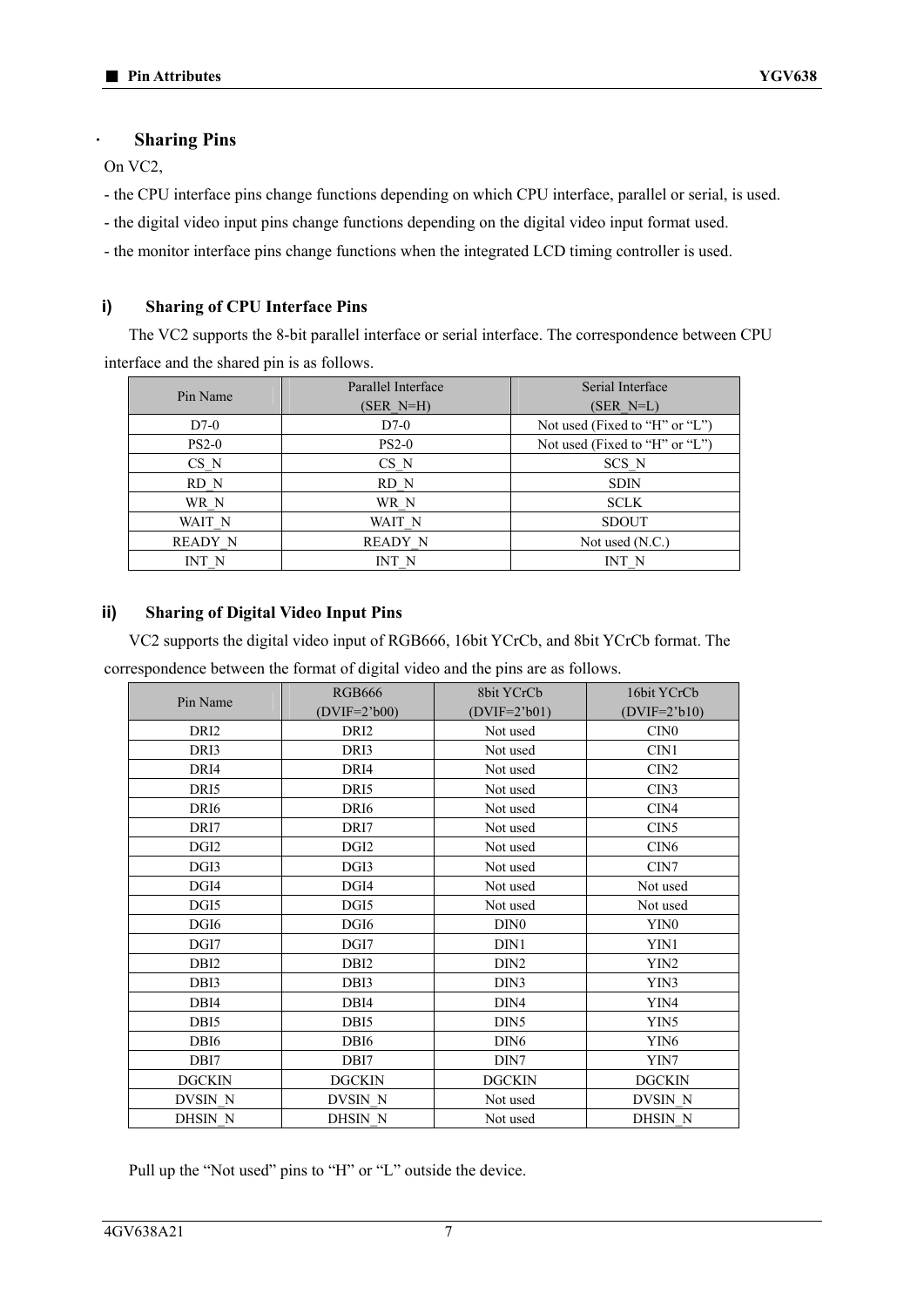#### **iii) Sharing of Monitor Interface Pins**

VC2 has an on-chip LCD timing controller. The function of the following pins depends on whether or not the timing controller is used, as shown below:

| Pin Name       | Timing controller not used | Timing controller used |
|----------------|----------------------------|------------------------|
|                | (TCONE=0)                  | $(TCONE=1)$            |
| <b>DRO7-0</b>  | <b>DRO7-0</b>              | <b>DRO7-0</b>          |
| $DGO7-0$       | $DGO7-0$                   | <b>DGO7-0</b>          |
| $DBO7-0$       | $DBO7-0$                   | $DBO7-0$               |
| <b>DOTCLK</b>  | <b>DOTCLK</b>              | <b>DOTCLK</b>          |
| HCSYNC N       | HCSYNC N                   | <b>CLKV</b>            |
| VSYNC N        | VSYNC N                    | POL                    |
| <b>BLANK N</b> | <b>BLANK N</b>             | <b>STARTV</b>          |
| LOADH          | Not used                   | <b>LOADH</b>           |
| <b>STARTH</b>  | Not used                   | <b>STARTH</b>          |
| <b>OUTENV</b>  | Not used                   | <b>OUTENV</b>          |

### **● Pin Assignments**

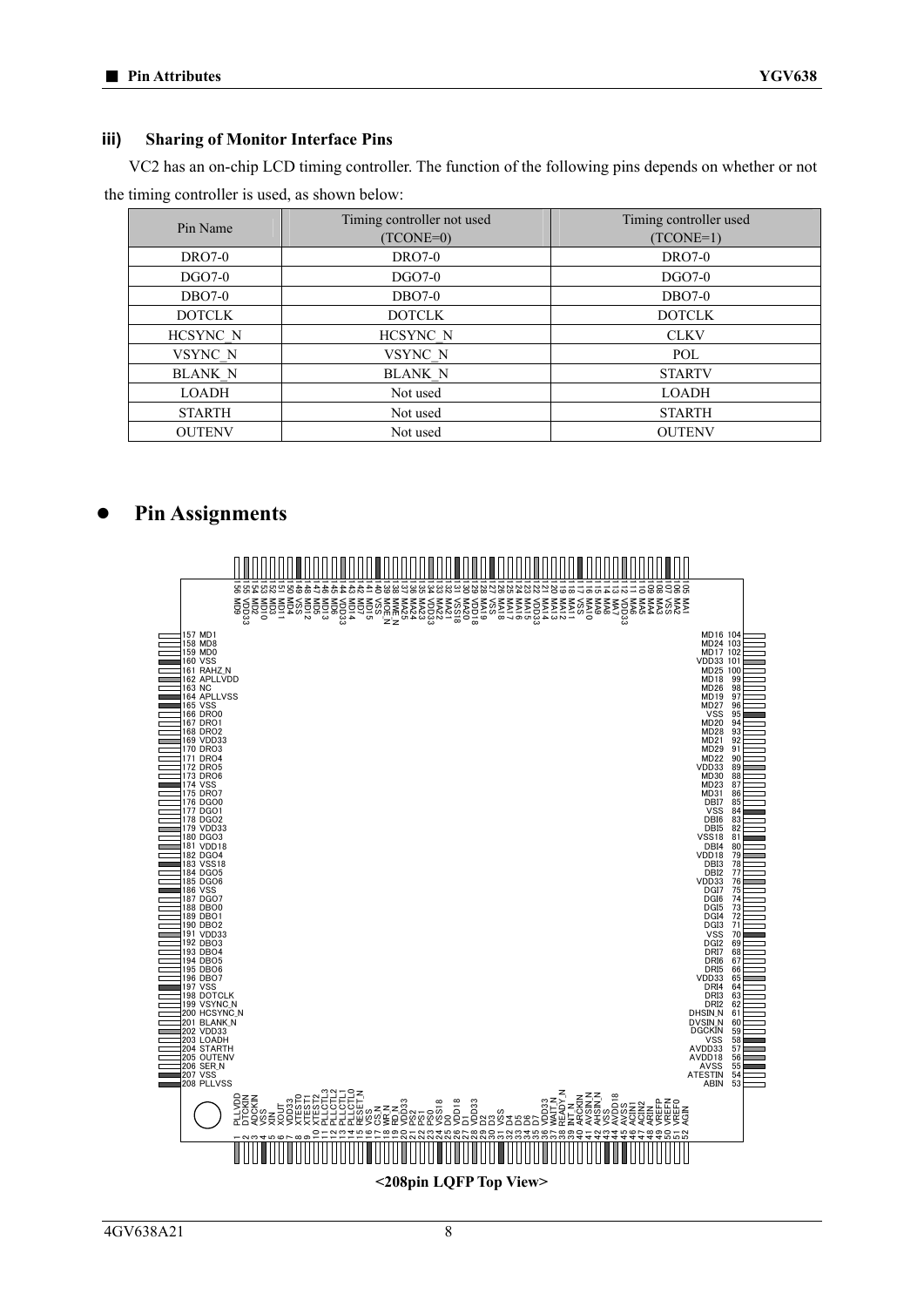#### ■ Pin Names

| #                        | Pin Name        | #      | Pin Name         | #   | Pin Name         | #   | Pin Name         |
|--------------------------|-----------------|--------|------------------|-----|------------------|-----|------------------|
| $\mathbf{1}$             | <b>PLLVDD</b>   | 53     | <b>ABIN</b>      | 105 | MA1              | 157 | MD1              |
| 2                        | <b>DTCKIN</b>   | 54     | <b>ATESTIN</b>   | 106 | MA <sub>2</sub>  | 158 | MD8              |
| 3                        | <b>ADCKIN</b>   | 55     | <b>AVSS</b>      | 107 | <b>VSS</b>       | 159 | MD0              |
| $\overline{\mathcal{A}}$ | <b>VSS</b>      | 56     | AVDD18           | 108 | MA3              | 160 | <b>VSS</b>       |
| 5                        | XIN             | 57     | AVDD33           | 109 | MA4              | 161 | RAHZ N           |
| 6                        | <b>XOUT</b>     | 58     | <b>VSS</b>       | 110 | MA5              | 162 | <b>APLLVDD</b>   |
| $\boldsymbol{7}$         | VDD33           | 59     | <b>DGCKIN</b>    | 111 | MA6              | 163 | $\rm NC$         |
| $\,8\,$                  | XTEST0          | 60     | DVSIN N          | 112 | VDD33            | 164 | <b>APLLVSS</b>   |
| 9                        | XTEST1          | 61     | DHSIN N          | 113 | MA7              | 165 | <b>VSS</b>       |
| 10                       | XTEST2          | 62     | DRI <sub>2</sub> | 114 | MA <sub>8</sub>  | 166 | DRO <sub>0</sub> |
| 11                       | PLLCTL3         | 63     | DRI3             | 115 | MA9              | 167 | DRO1             |
| 12                       | PLLCTL2         | 64     | DRI4             | 116 | MA10             | 168 | DRO <sub>2</sub> |
| 13                       | PLLCTL1         | 65     | VDD33            | 117 | <b>VSS</b>       | 169 | VDD33            |
| 14                       | <b>PLLCTLO</b>  | 66     | DRI5             | 118 | MA11             | 170 | DRO3             |
| 15                       | RESET N         | 67     | DRI <sub>6</sub> | 119 | MA <sub>12</sub> | 171 | DRO4             |
| 16                       | <b>VSS</b>      | 68     | DRI7             | 120 | MA <sub>13</sub> | 172 | DRO5             |
| 17                       | CS N            | 69     | DGI <sub>2</sub> | 121 | <b>MA14</b>      | 173 | DR <sub>O6</sub> |
| 18                       | WR N            | 70     | <b>VSS</b>       | 122 | VDD33            | 174 | <b>VSS</b>       |
| 19                       | RD N            | 71     | DGI3             | 123 | MA15             | 175 | DRO7             |
| 20                       | VDD33           | 72     | DGI4             | 124 | MA16             | 176 | DGO <sub>0</sub> |
| 21                       | PS <sub>2</sub> | 73     | DGI5             | 125 | <b>MA17</b>      | 177 | DGO1             |
| 22                       | PS1             | 74     | DGI6             | 126 | <b>MA18</b>      | 178 | DGO <sub>2</sub> |
| 23                       | PS <sub>0</sub> | 75     | DGI7             | 127 | <b>VSS</b>       | 179 | VDD33            |
| 24                       | <b>VSS18</b>    | 76     | VDD33            | 128 | MA19             | 180 | DGO3             |
| 25                       | D <sub>0</sub>  | 77     | DBI <sub>2</sub> | 129 | VDD18            | 181 | VDD18            |
| 26                       | VDD18           | $78\,$ | DBI3             | 130 | MA20             | 182 | DGO4             |
| 27                       | D1              | 79     | VDD18            | 131 | <b>VSS18</b>     | 183 | <b>VSS18</b>     |
| 28                       | VDD33           | 80     | DBI4             | 132 | MA <sub>21</sub> | 184 | DGO <sub>5</sub> |
| 29                       | D <sub>2</sub>  | 81     | <b>VSS18</b>     | 133 | <b>MA22</b>      | 185 | DGO <sub>6</sub> |
| 30                       | D <sub>3</sub>  | 82     | DBI5             | 134 | VDD33            | 186 | <b>VSS</b>       |
| 31                       | <b>VSS</b>      | 83     | DBI <sub>6</sub> | 135 | MA <sub>23</sub> | 187 | DGO7             |
| 32                       | D <sub>4</sub>  | 84     | <b>VSS</b>       | 136 | MA <sub>24</sub> | 188 | DB <sub>O0</sub> |
| 33                       | D <sub>5</sub>  | 85     | DBI7             | 137 | <b>MA25</b>      | 189 | DB <sub>O1</sub> |
| 34                       | D <sub>6</sub>  | 86     | MD31             | 138 | MWE N            | 190 | DBO <sub>2</sub> |
| 35                       | D7              | 87     | MD23             | 139 | MOE N            | 191 | VDD33            |
| 36                       | VDD33           | 88     | MD30             | 140 | <b>VSS</b>       | 192 | DBO <sub>3</sub> |
| 37                       | WAIT N          | 89     | VDD33            | 141 | MD15             | 193 | DBO <sub>4</sub> |
| 38                       | READY N         | 90     | MD22             | 142 | MD7              | 194 | DBO <sub>5</sub> |
| 39                       | INT N           | 91     | MD29             | 143 | MD14             | 195 | DB <sub>O6</sub> |
| 40                       | <b>ARCKIN</b>   | 92     | MD21             | 144 | VDD33            | 196 | DBO7             |
| 41                       | AVSIN N         | 93     | MD28             | 145 | MD <sub>6</sub>  | 197 | <b>VSS</b>       |
| 42                       | AHSIN N         | 94     | MD20             | 146 | MD13             | 198 | <b>DOTCLK</b>    |
| 43                       | <b>VSS</b>      | 95     | <b>VSS</b>       | 147 | MD5              | 199 | VSYNC N          |
| 44                       | AVDD18          | 96     | MD27             | 148 | MD12             | 200 | HCSYNC N         |
| 45                       | <b>AVSS</b>     | 97     | MD19             | 149 | <b>VSS</b>       | 201 | <b>BLANK N</b>   |
| 46                       | ACIN1           | 98     | MD26             | 150 | MD4              | 202 | VDD33            |
| 47                       | ACIN2           | 99     | MD18             | 151 | MD11             | 203 | <b>LOADH</b>     |
| 48                       | <b>ARIN</b>     | 100    | MD25             | 152 | MD3              | 204 | <b>STARTH</b>    |
| 49                       | <b>VREFP</b>    | 101    | VDD33            | 153 | MD <sub>10</sub> | 205 | <b>OUTENV</b>    |
| 50                       | <b>VREFN</b>    | 102    | MD17             | 154 | MD2              | 206 | SER N            |
| 51                       | <b>VREF0</b>    | 103    | MD24             | 155 | VDD33            | 207 | <b>VSS</b>       |
| 52                       | <b>AGIN</b>     | 104    | MD16             | 156 | MD <sub>9</sub>  | 208 | <b>PLLVSS</b>    |
|                          |                 |        |                  |     |                  |     |                  |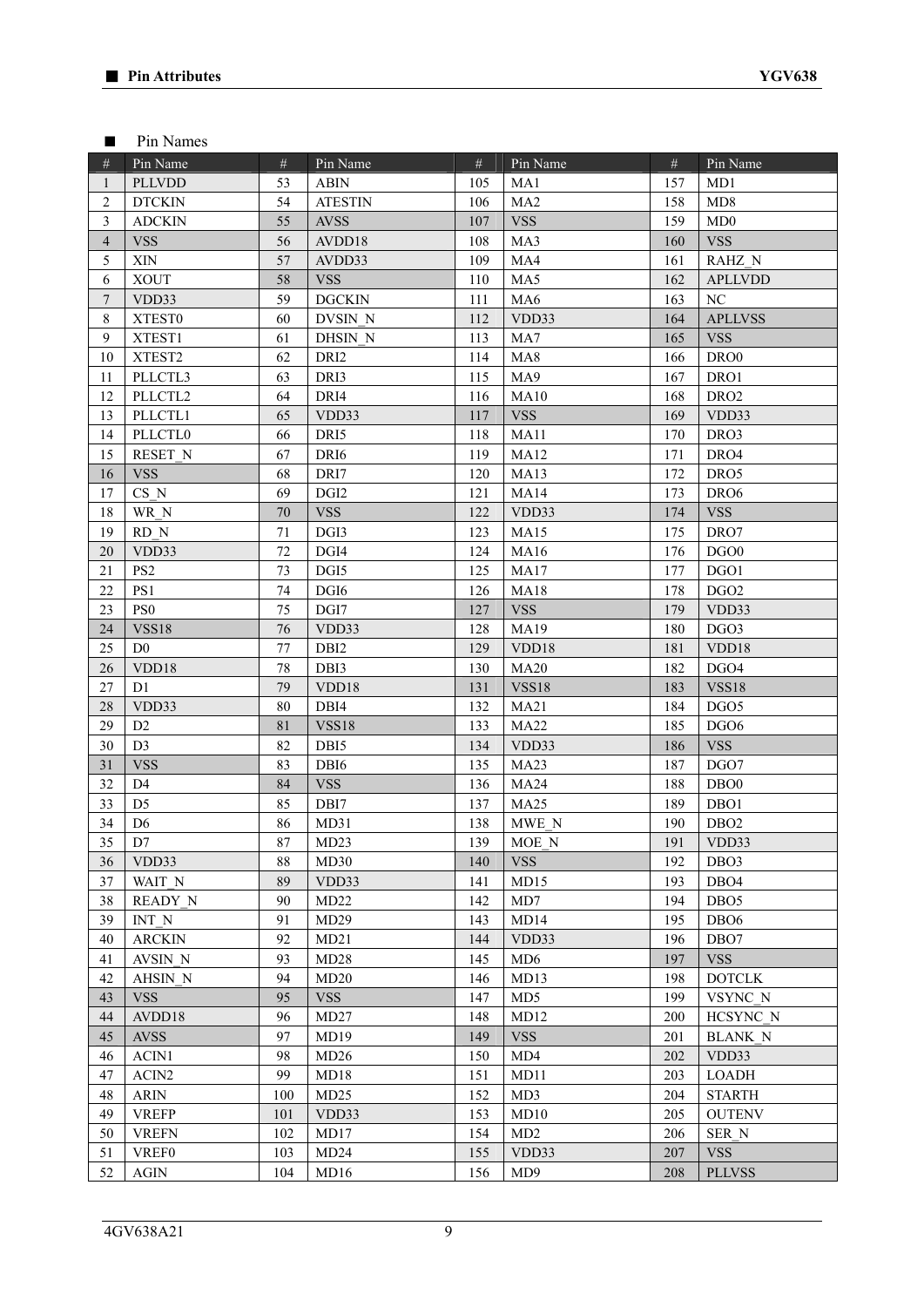**■ Block Diagram** 

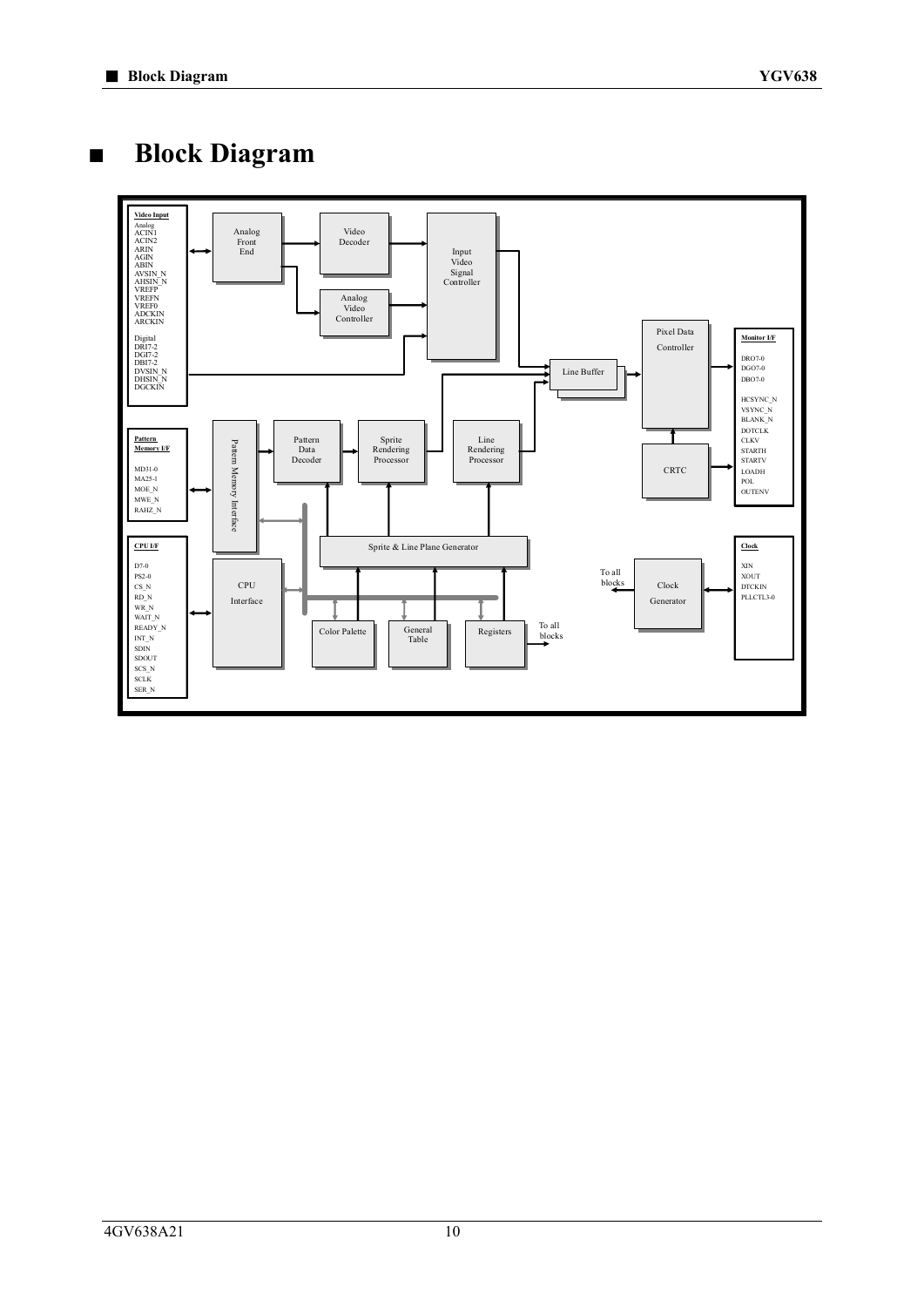### **● Typical Applications**

### ■ VC2 Stand-alone system

Typical display contents: Dashboard instruments or vehicle information and alarms



■ OSD system for video camera images

Typical display contents: Dashboard instruments or vehicle information and alarms, Blind spot monitor, Night view

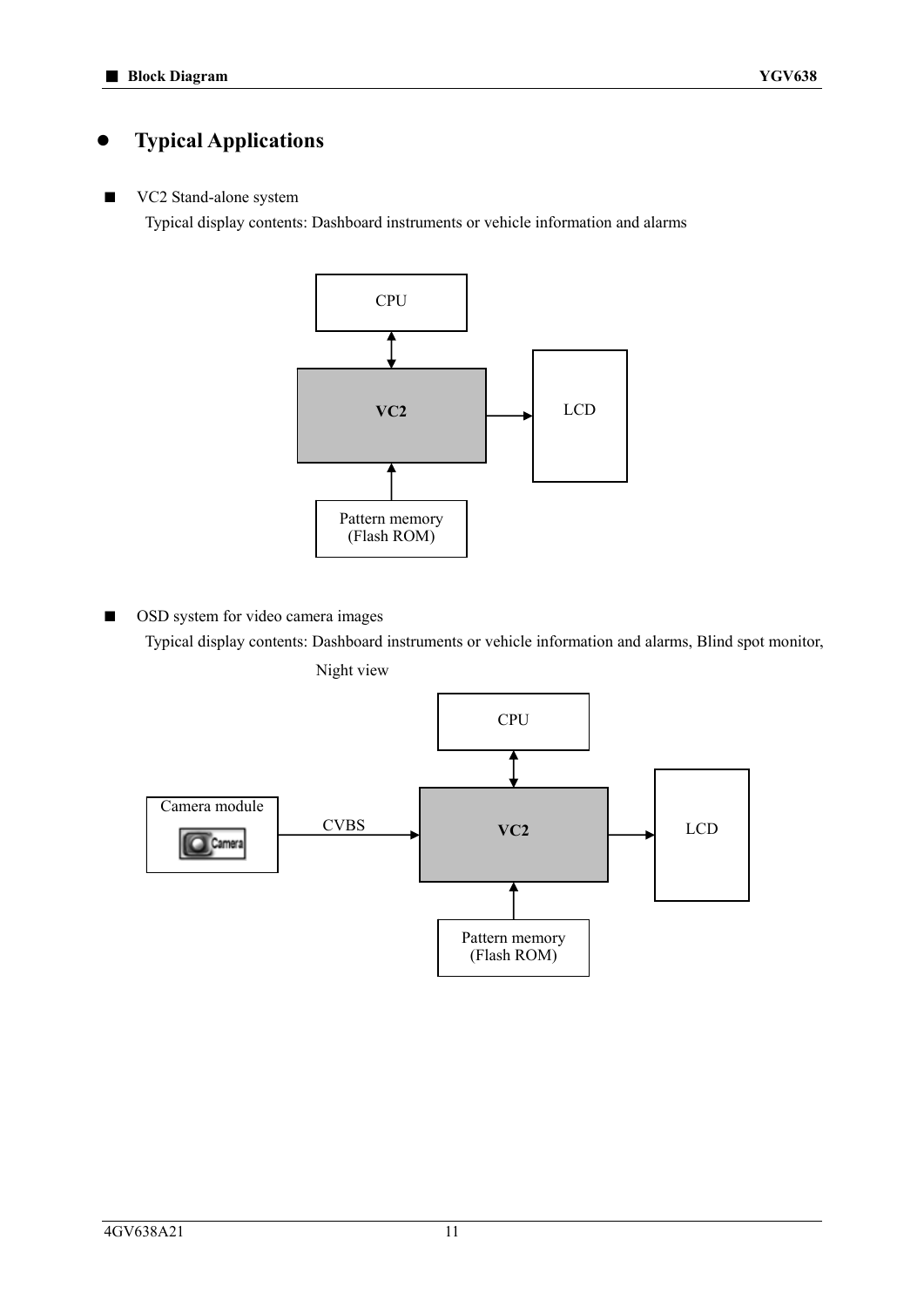$AV + Video camera images$ 

Typical display contents: Dashboard instruments and vehicle information, Blind spot monitor,

HMI (Air-conditioner, Audio), DVD, TV, AUX



Video camera add-ons for car navigation systems Typical display contents: Dashboard instruments and vehicles information, Blind spot monitor, HMI (Air-conditioner, Audio), Car navigation system, Video

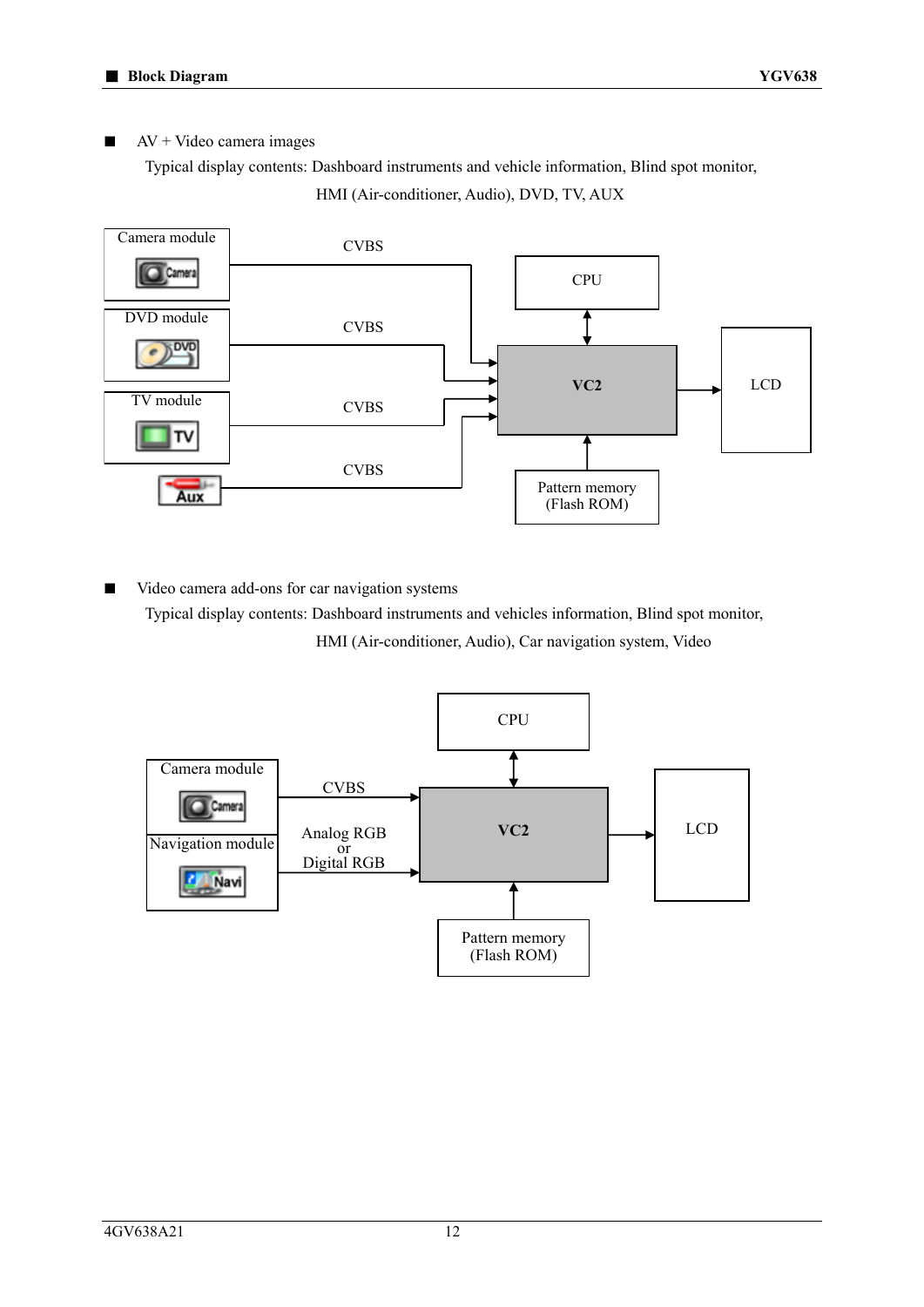### **■ Electrical Characteristics**

### **● Absolute Maximum Ratings**

| Items                                                 | Symbol            | Ratings                               | Unit          | Note |
|-------------------------------------------------------|-------------------|---------------------------------------|---------------|------|
| Power supply voltage (VDD33 pin)                      | $V_{DD33}$        | $-0.5$ to $+4.6$                      | V             |      |
| Power supply voltage (VDD18 pin)                      | $V_{DD18}$        | $-0.5$ to $+2.5$                      | V             |      |
| Analog power supply voltage (AVDD33 pin)              | $V_{AVD33}$       | $-0.5$ to $+4.6$                      | V             |      |
| Analog power supply voltage (AVDD18 pin)              | $V_{AVD18}$       | $-0.5$ to $+2.5$                      | V             |      |
| PLL power supply voltage<br>(PLLVDD, APLLVDD pin)     | $V_{\text{PLVD}}$ | $-0.5$ to $+2.5$                      | V             |      |
| Input pin voltage (Tolerant pin)                      | $V_{I}$           | $-0.5$ to VDD33+4.6 ( $\leq$ 5.5 Max) | V             |      |
| Input pin voltage (Analog pin)                        | $V_I$             | -0.5 to AVDD+0.5 ( $\leq$ 4.6 Max)    | V             |      |
| Input pin voltage (Other pin)                         | $V_I$             | $-0.5$ to VDD33+0.5 ( $\leq$ 4.6 Max) | V             |      |
| Output pin voltage (Tolerant pins including I/O pins) | $V_{O}$           | -0.5 to VDD33+4.6 ( $\leq$ 5.5 Max)   | V             |      |
| Output pin voltage (Analog pins including I/O pins)   | $V_{O}$           | -0.5 to AVDD+0.5 ( $\leq$ 4.6 Max)    | V             |      |
| Output pin voltage (Other pins including I/O pins)    | $V_{O}$           | $-0.5$ to VDD33+0.5 ( $\leq$ 4.6 Max) | V             |      |
| Input pin current                                     | $I_I$             | $-20$ to $+20$                        | mA            |      |
| Output pin current                                    | $I_{\Omega}$      | $-20$ to $+20$                        | mA            |      |
| Storage temperature                                   | $T_{STG}$         | $-50$ to $+125$                       | $\mathcal{C}$ |      |

Note 1) Voltage relative to  $V_{SS}=0V$ .

### **● Recommended Operating Condition**

| Items                                    | Symbol            | Min.  | Typ. | Max. | Unit         | Note |
|------------------------------------------|-------------------|-------|------|------|--------------|------|
| Power supply voltage (VDD33 pin)         | $V_{DD33}$        | 3.0   | 3.3  | 3.6  | $\mathbf{V}$ |      |
| Power supply voltage (VDD18 pin)         | $V_{DD18}$        | 1.65  | 1.8  | 1.95 | V            |      |
| Analog power supply voltage (AVDD33 pin) | $V_{AVD33}$       | 3.0   | 3.3  | 3.6  | $\mathbf{V}$ |      |
| Analog power supply voltage (AVDD18 pin) | $V_{AVD18}$       | 1.65  | 1.8  | 1.95 | V            |      |
| PLL power supply voltage                 | $V_{\text{PLVD}}$ | 1.65  |      | 1.95 | V            |      |
| (PLLVDD, APLLVDD pin)                    | $V_{APVD}$        |       | 1.8  |      |              |      |
| Operating ambient temperature            | I OP              | $-40$ |      | 85   | $\sim$       |      |

Note 1) Voltage relative to  $V_{SS}=0V$ .

Note 2) The ambient temperature of 85℃ is the value measured under the following conditions: Four-layer board with over 300% copper trace coverage

### **● Current Consumption**

| Items                         | Conditions          | Symbol             | Min. | Typ. | Max. | Unit | Note |
|-------------------------------|---------------------|--------------------|------|------|------|------|------|
| Total power consumption       |                     | $P_D$              |      |      | 766  | mW   |      |
| Current consumption by supply |                     |                    |      |      |      |      |      |
| voltage                       |                     |                    |      |      |      |      |      |
| VDD18                         | $C_{L}$ =20pF       |                    |      |      | 192  |      |      |
| (including PLLVDD, APLLVDD)   | $V_{IL}$ =GND       | I <sub>V</sub> D18 |      |      |      | mA   | 1, 2 |
| VDD33                         | $V_{IH} = V_{DD33}$ | I <sub>VDD33</sub> |      |      | 40   | mA   |      |
| AVDD33                        |                     | $I_{AVD33}$        |      |      | 20   | mA   |      |
| AVDD18                        |                     | I <sub>AVD18</sub> |      |      | 90   | mA   |      |

Note 1) Current consumption value and power consumption value are the values under the recommended operating condition.

Note 2) PLLVDD and APLLVDD are internally connected to VDD18.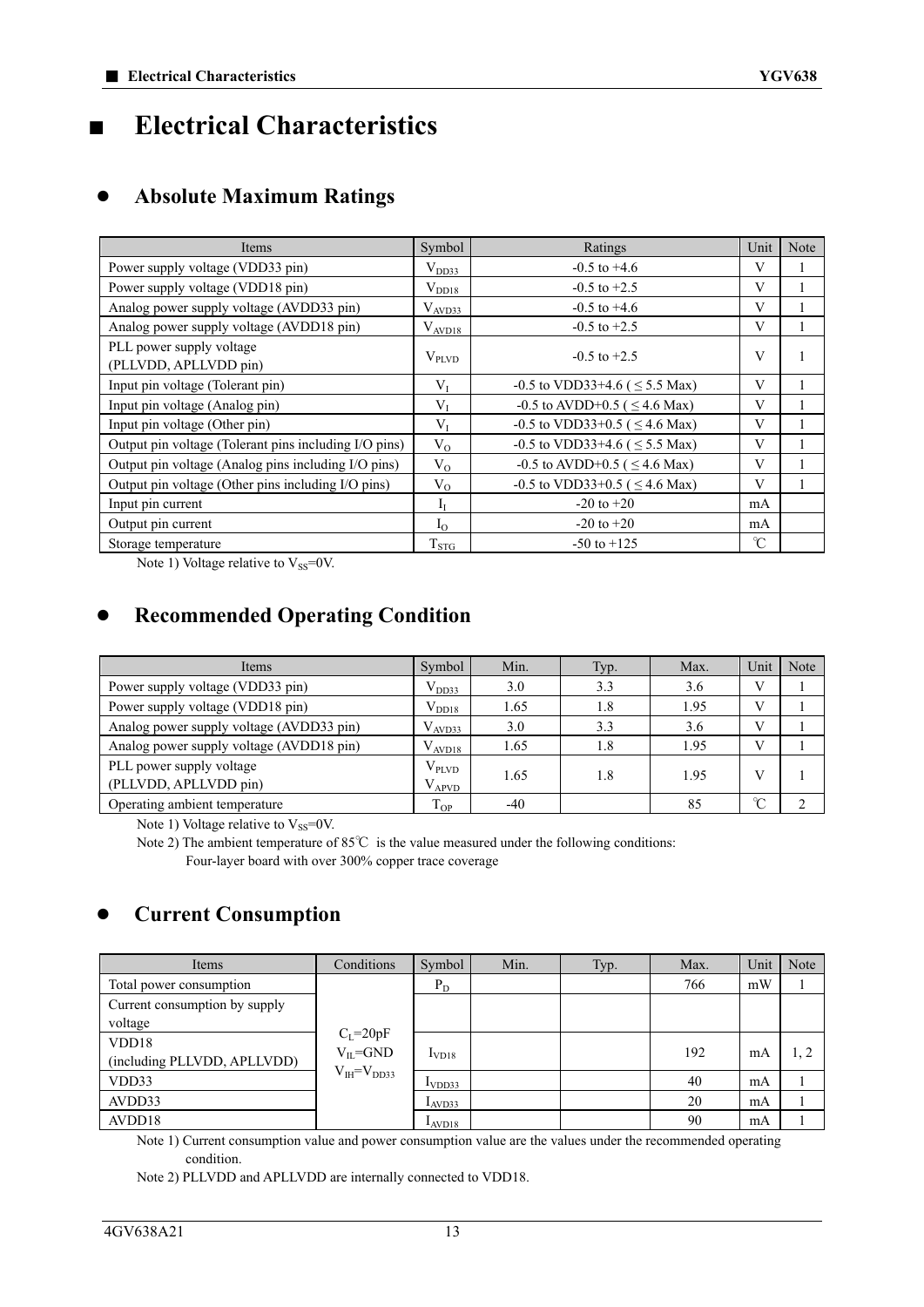### **● DC Characteristics**

| Items                                       | Symbol       | Min.                 | Typ. | Max.                 | Unit | Note |
|---------------------------------------------|--------------|----------------------|------|----------------------|------|------|
| Low level input voltage (XIN pin)           | $V_{IL}$     | $-0.3$               |      | $0.3\times V_{DD33}$ |      |      |
| Low level input voltage (except XIN pin)    | $V_{IL}$     | $-0.3$               |      | 0.8                  |      |      |
| High level input voltage (XIN pin)          | $\rm V_{IH}$ | $0.7\times V_{DD33}$ |      | $V_{DD33}+0.3$       |      |      |
| High level input voltage (RESET N pin)      | $V_{IH}$     | 2.2                  |      | 5.5                  |      |      |
| High level input voltage                    | $V_{IH}$     | 2.0                  |      | 5.5                  |      |      |
| (Tolerant pin other than RESET N)           |              |                      |      |                      |      |      |
| High level input voltage (except the above) | $\rm V_{IH}$ | 2.0                  |      | $V_{DD33}+0.3$       |      |      |

Note 1) Voltage relative to  $V_{SS}=0V$ .

Note 2) 5.5V can be applied to the Tolerant pin when the supply voltage is within the range of the recommended operating voltage; however, up to 3.6V when the power is not applied.

| Items                     | Conditions              | Symbol                     | Min.            | Typ. | Max.       | Unit | Note |
|---------------------------|-------------------------|----------------------------|-----------------|------|------------|------|------|
| Low level output voltage  | $I_{OL} = 100 \mu A$    | $V_{OL}$                   |                 |      | 0.2        |      |      |
| (except XOUT pin)         | $I_{OL} = 2mA$          | $V_{OL}$                   |                 |      | 0.4        |      |      |
| High level output voltage | $I_{OH}$ = -100 $\mu$ A | $V_{OH}$                   | $V_{DD33}$ -0.2 |      | $V_{DD33}$ |      |      |
| (except XOUT pin)         | $I_{OH} = -2mA$         | $V_{OH}$                   | 2.4             |      | $V_{DD33}$ |      |      |
| Input leak current        |                         | $I_{LI}$                   | $-10$           |      | $+10$      | μA   |      |
| Output leak current       |                         | $\mathbf{u}_{\mathrm{LO}}$ | $-25$           |      | $+25$      | μA   |      |

Note 1) Voltage relative to  $V_{SS}=0V$ .

| Items                                                 | Symbol     | Min. | Typ. | Max. | Unit      | Note |
|-------------------------------------------------------|------------|------|------|------|-----------|------|
| Analog video input voltage (ACIN1, ACIN2 pins)        | $V_{ACIN}$ |      | 1.25 | 4. ، | $V_{D-D}$ |      |
| Analog video input voltage<br>(ARIN, AGIN, ABIN pins) | ARIN       |      | 0.7  | l.4  | $Vp-p$    |      |

Note 1) The above maximum value is for the setting of "R#021h: ADC\*GAIN=2'b00."

| Items                        | Symbol                    | Min. | Typ. | Max. | Unit | Note |
|------------------------------|---------------------------|------|------|------|------|------|
| Input pin capacitance        |                           |      |      | l O  | pF   |      |
| Output pin capacitance       | $\mathsf{c}$              |      |      | 10   | pF   |      |
| Input-Output pin capacitance | $\mathcal{L}_{\text{IO}}$ |      |      | 10   | pF   |      |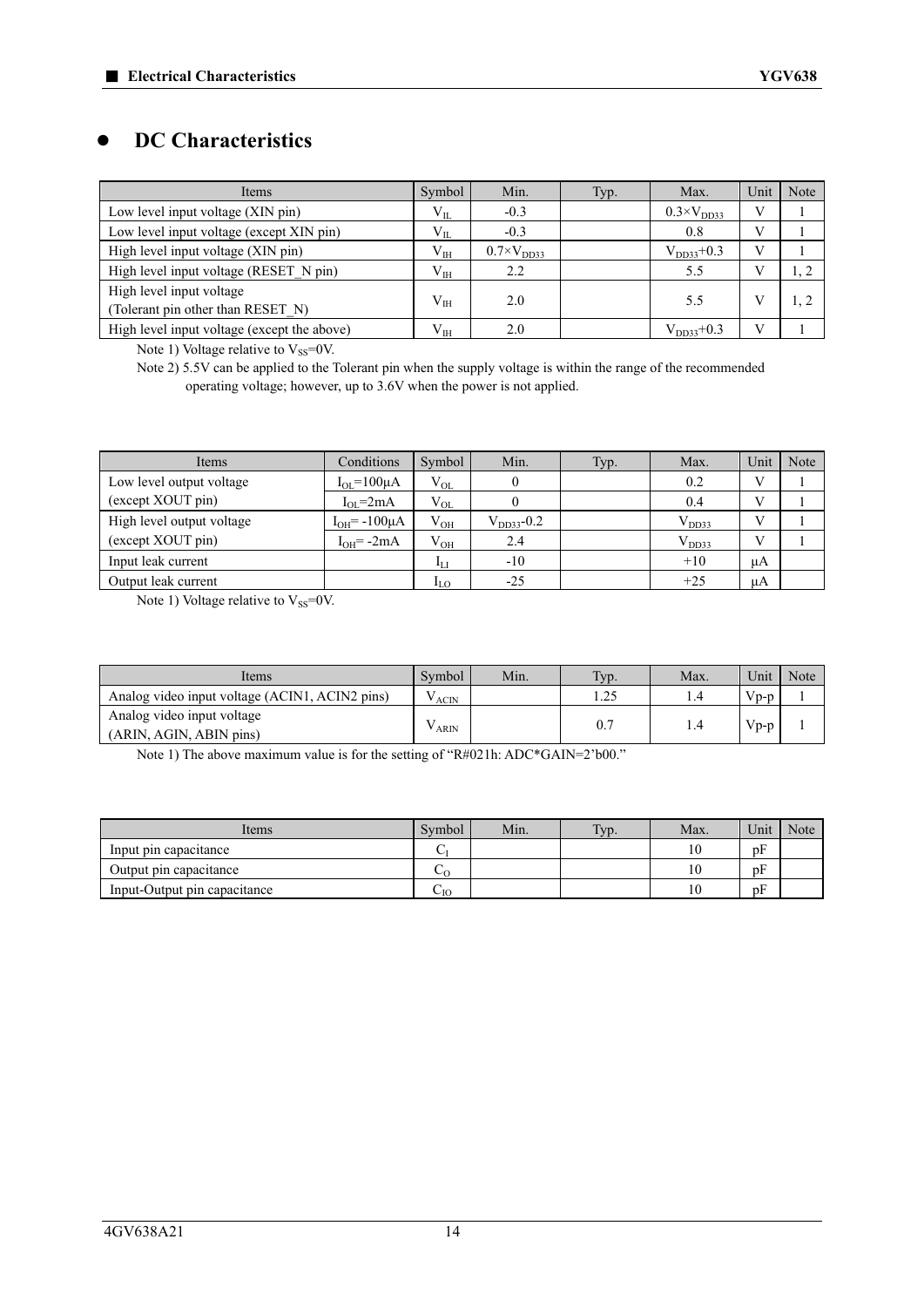### **● AC Characteristics**

AC characteristic is a value under the following conditions unless otherwise noted.





■ Output signal measurement condition Output measurement reference voltage  $0.5\times V<sub>DD33</sub>$ 

(In neither 3-state output pin nor input output pins, even when it changed to high impedance, an output wave changes; therefore, I/O cell specifies the transition to high impedance to the timing, being as a disable state.)

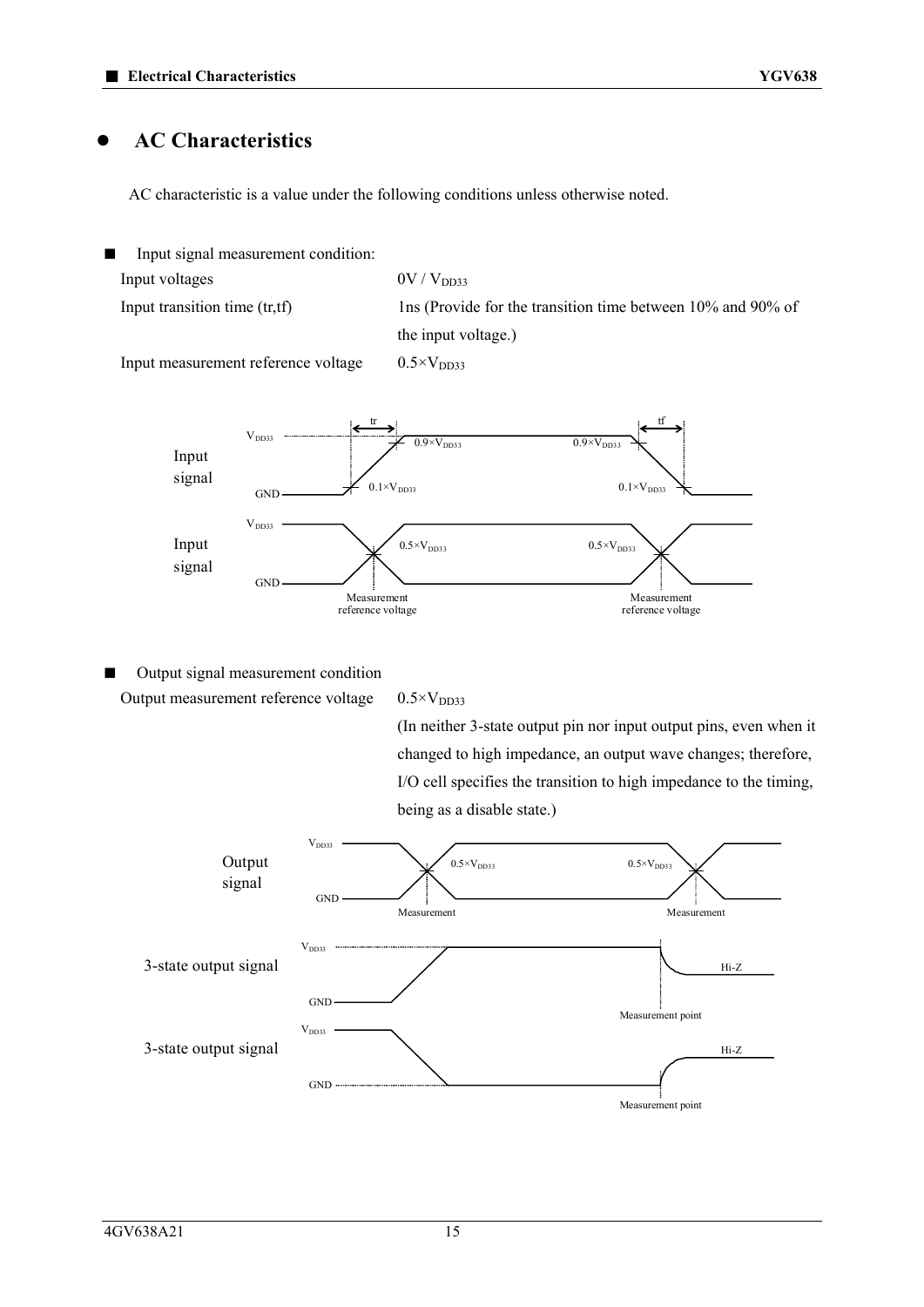

### **· Clock Input**

| No.            | Items                                                | Symbol            | Min.  | Typ. | Max.  | Unit       | Note           |
|----------------|------------------------------------------------------|-------------------|-------|------|-------|------------|----------------|
| 1              | XIN, DTCKIN, DGCKIN: clock frequency                 | $f_{CK}$          | 6     |      | 40    | <b>MHz</b> |                |
|                | XIN, DTCKIN, DGCKIN: clock cycle time                | $t_{cCK}$         | 25    |      | 166   | ns         |                |
| $\overline{2}$ | XIN, DTCKIN, DGCKIN:<br>clock high level pulse width | $t_{\text{whCK}}$ | 7.5   |      |       | ns         |                |
| 3              | XIN, DTCKIN, DGCKIN:<br>clock low level pulse width  | $t_{\text{wICK}}$ | 7.5   |      |       | ns         |                |
| 4              | ADCKIN: clock frequency                              | $f_{AD}$          | 20    |      | 28    | <b>MHz</b> |                |
|                | ADCKIN: clock cycle time                             | $t_{\rm cAD}$     | 35.7  |      | 50    | ns         |                |
| 5              | ADCKIN: clock high level pulse width                 | $t_{\rm whAD}$    | 14.29 |      |       | ns         |                |
| 6              | ADCKIN: clock low level pulse width                  | $t_{\text{wIAD}}$ | 14.29 |      |       | ns         |                |
| $\overline{7}$ | <b>ARCKIN:</b> clock frequency                       | $f_{AR}$          | 6     |      | 40    | <b>MHz</b> |                |
|                | ARCKIN: clock cycle time                             | $t_{cAR}$         | 25    |      | 166   | ns         |                |
| 8              | ARCKIN: clock high level pulse width                 | $t_{\rm whAR}$    | 10    |      |       | ns         |                |
| 9              | ARCKIN: clock low level pulse width                  | $t_{\rm wIAR}$    | 10    |      |       | ns         |                |
| 10             | SYCLK: clock frequency                               | $f_{SY}$          | 63    |      | 84    | <b>MHz</b> | $\overline{2}$ |
|                | SYCLK: clock cycle time                              | $t_{cSY}$         | 11.90 |      | 15.88 | ns         | $\overline{2}$ |
| 11             | DCLK: clock frequency                                | $f_{DT}$          | 6     |      | 40    | <b>MHz</b> | $\overline{2}$ |
|                | DCLK: clock cycle time                               | $t_{\rm cDT}$     | 25    |      | 166   | ns         | $\overline{c}$ |

Note 1) The maximum of the oscillation frequency between XIN-XOUT is 30 MHz. Note 2) SYCLK, DCLK is the internal clock.

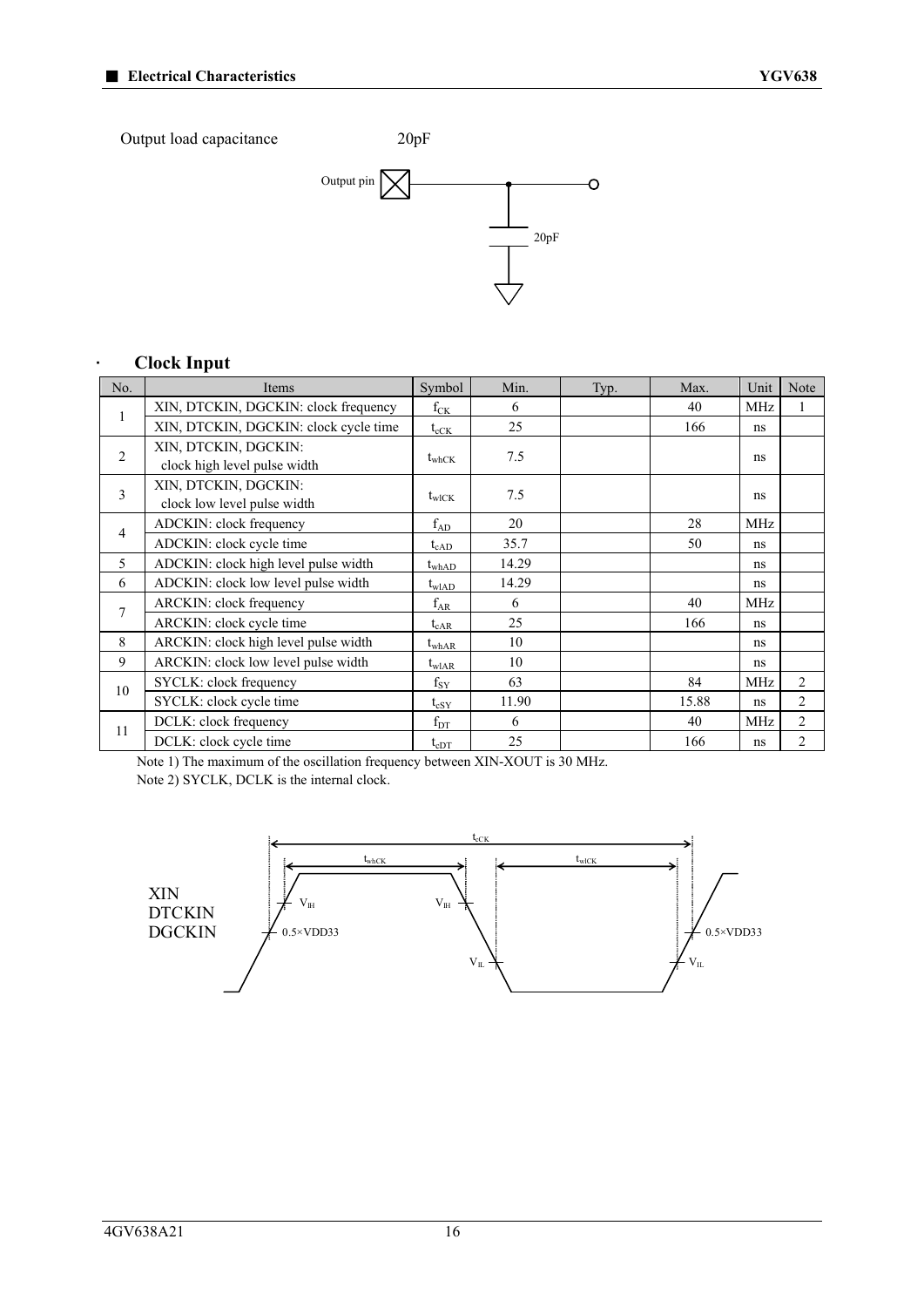

#### **· Power Supply and Reset Input**

| No. | Items                                              | Symbol             | Min.     | Typ. | Max. | Unit | <b>Note</b> |
|-----|----------------------------------------------------|--------------------|----------|------|------|------|-------------|
|     | RESET N: input time                                | $t_{WRES}$         | 10       |      |      | иs   |             |
| 2   | CPU access stand-by time after RESET N<br>negation | $t_{WAW}$          | 1 to 6.7 |      |      | ms   |             |
|     | RESET N: setup time                                | $t_{SRES}$         |          |      |      | ns   |             |
|     | Power-on time difference                           | t <sub>VSKWR</sub> |          |      |      | S    |             |
|     | Power-off time difference                          | t <sub>VSKWF</sub> |          |      |      | S    |             |
| 6   | Power rise time                                    | t <sub>VRISE</sub> |          |      | 200  | ms   |             |

Note 1) The time from a point where a power supply powered up last VDD33 reaches at 3.0V, and VDD18 reaches at 1.7V, and the input clock to the XIN pin becomes stable.

Note 2) It is necessary to wait to access for  $40000 \times t$ \_XIN time (cycle of the clock inputted into XIN pin) after RESET\_N negation as PLL lock-up time.

Note 3) The specified value of VDD which is raised up the earliest.

Note 4) It is preferable to turn on VDD33, VDD18, AVDD33, AVDD18, PLLVDD, and APLLVDD at the same time. If 1 second or more time-difference occurs among their power-on, it may affect the LSI's reliability.

Note 5) It is preferable to turn off VDD33, VDD18, AVDD33, AVDD18, PLLVDD, and APLLVDD at the same time. If 1 second or more time-difference occurs among their power-off, it may affect the LSI's reliability.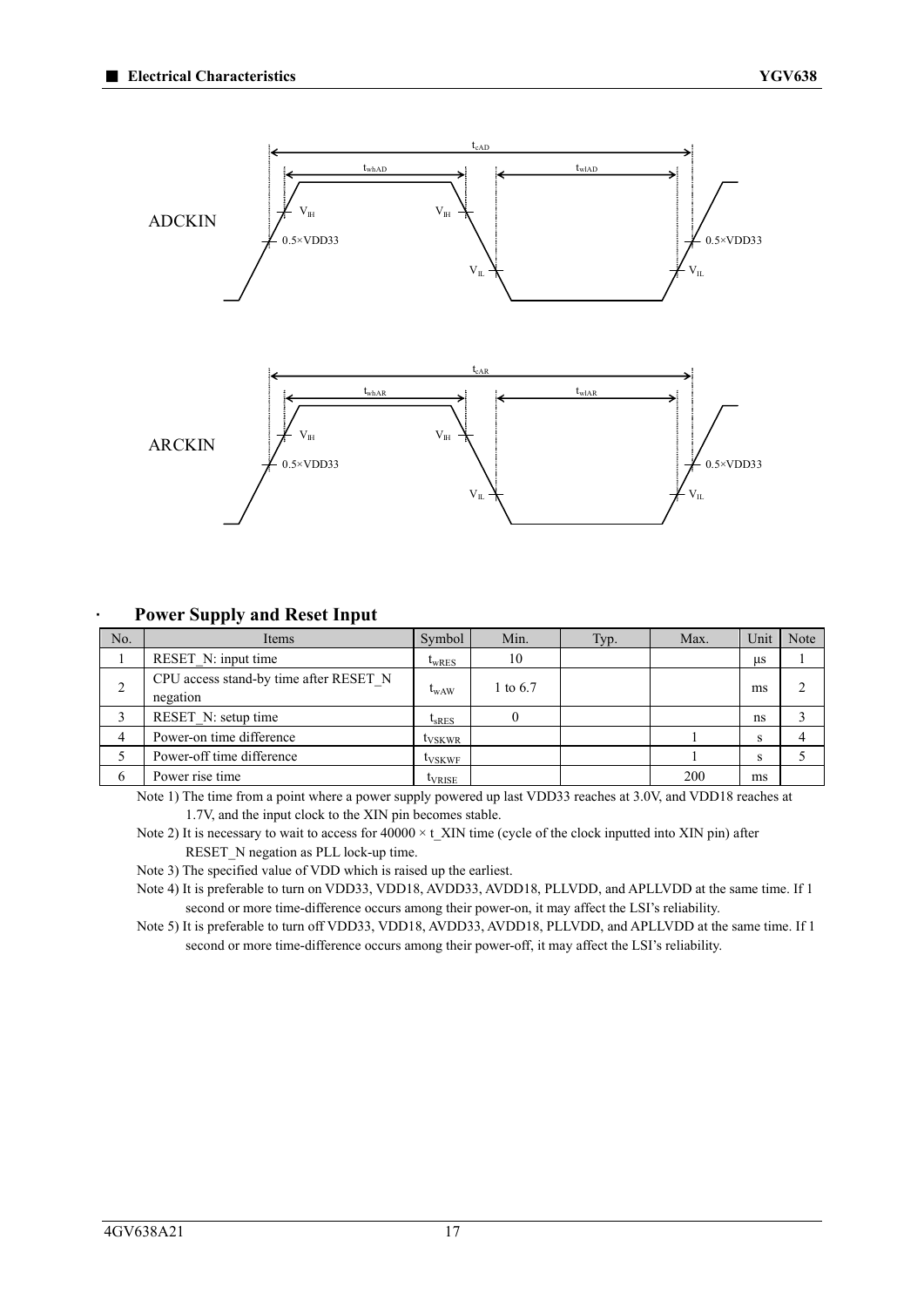

### **· CPU Interface**

### **i) Parallel Interface**

| No.            | Items                              | Symbol         | Min.               | Typ. | Max.           | Unit | Note           |
|----------------|------------------------------------|----------------|--------------------|------|----------------|------|----------------|
| 1              | PS2-0: setup time                  | tsA            | 4                  |      |                |      |                |
| $\overline{2}$ | PS2-0: hold time                   | thA            | $\theta$           |      |                |      |                |
| 3              | $CS$ N: setup time                 | tsCS           | $\theta$           |      |                |      | $\overline{2}$ |
| $\overline{4}$ | CS N: hold time                    | $t_{hCS}$      | $\theta$           |      |                |      | $\overline{2}$ |
| 5              | D7-0: output data turn on time     | $t_{onD}$      | $\theta$           |      |                |      |                |
| 6              | D7-0: output data turn off time    | $t_{offD}$     |                    |      | 30             |      |                |
| $\overline{7}$ | D7-0: output data valid delay time | $t_{dD}$       |                    |      | $\overline{0}$ |      |                |
| 8              | D7-0: output data hold time        | $t_{\rm hD}$   | $\theta$           |      |                |      |                |
| 9              | WAIT N, READY N: turn on time      | $t_{onWAIT}$   | $\theta$           |      |                |      |                |
| 10             | WAIT N: valid delay time           | $t_{dWAIT}$    |                    |      | 25             | ns   |                |
| 11             | WAIT N, READY N: turn off time     | $t_{offWAIT}$  |                    |      | 30             |      |                |
| 12             | D7-0: input data setup time        | $t_{SD}$       | $t_{cSY}$ +15      |      |                |      |                |
| 13             | D7-0: input data hold time         | $t_{\rm hD}$   | $\mathbf{0}$       |      |                |      |                |
| 14             | WR N: hold time                    | $t_{\rm hWR}$  | $\mathbf{0}$       |      |                |      |                |
| 15             | READY N: hold time                 | $t_{hREADV}$   | $\theta$           |      | 30             |      |                |
| 16             | command pulse active time          | $t_{\rm aCMD}$ | $2 \times t_{cSY}$ |      |                |      | 3              |
| 17             | command pulse inhibit time         | $t_{iCMD}$     | $4 \times t_{cSY}$ |      |                |      | 3              |
| 18             | command cycle time                 | $t_{\rm cCMD}$ | $6 \times t_{cSY}$ |      |                |      | 3              |

Note 1) Specified values for WR\_N and RD\_N signals; however, in CS\_N control, there are specified values for CS\_N. Note 2) Conditions that prove to be WR\_N and RD\_N controls. If these specified values are not met, these are for CS\_N control.

Note 3) "command pulse" means a low active pulse obtained by performing OR operation between CS\_N signal and each of WR\_N and RD\_N signals.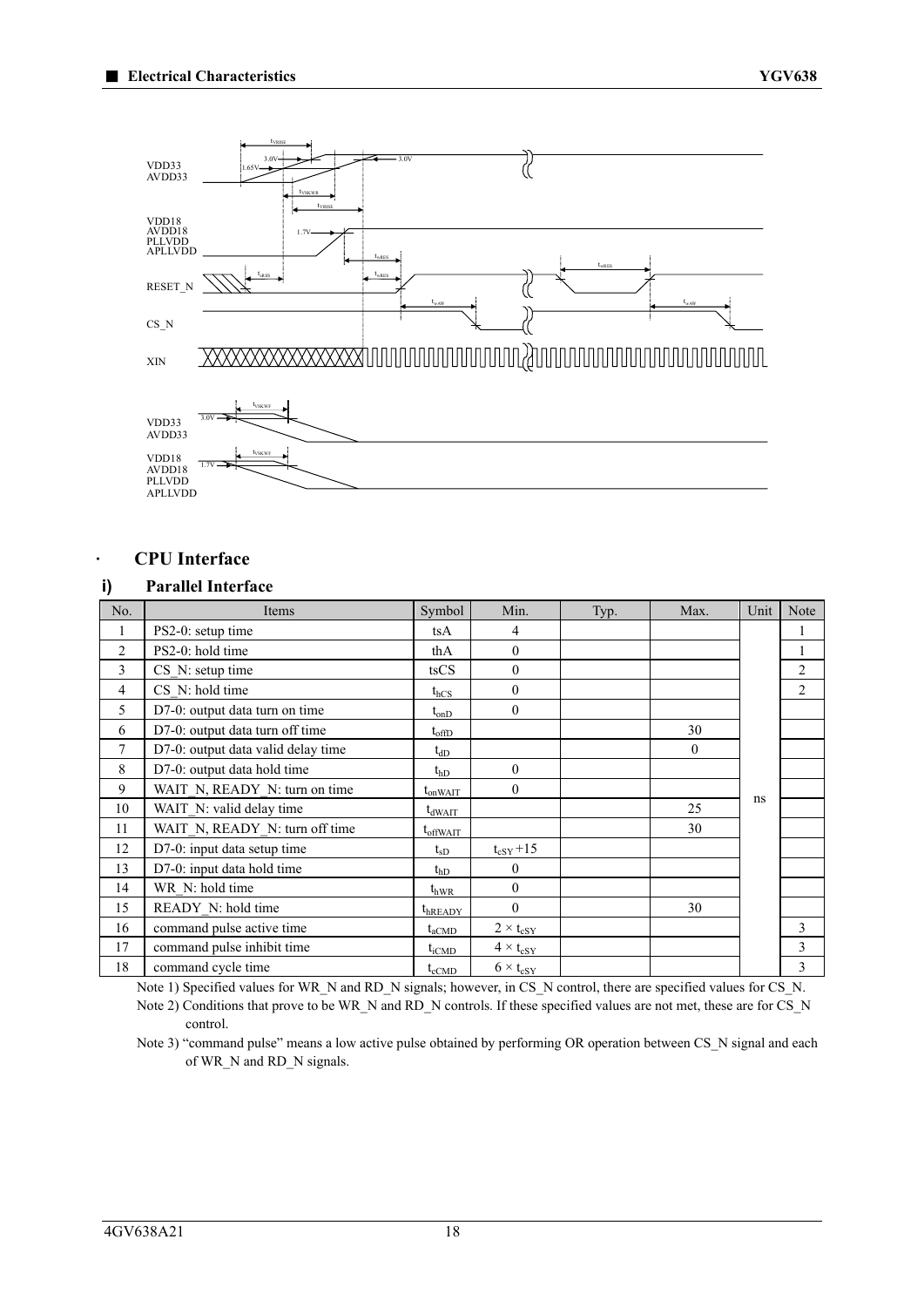CPU read cycle



● CPU write cycle



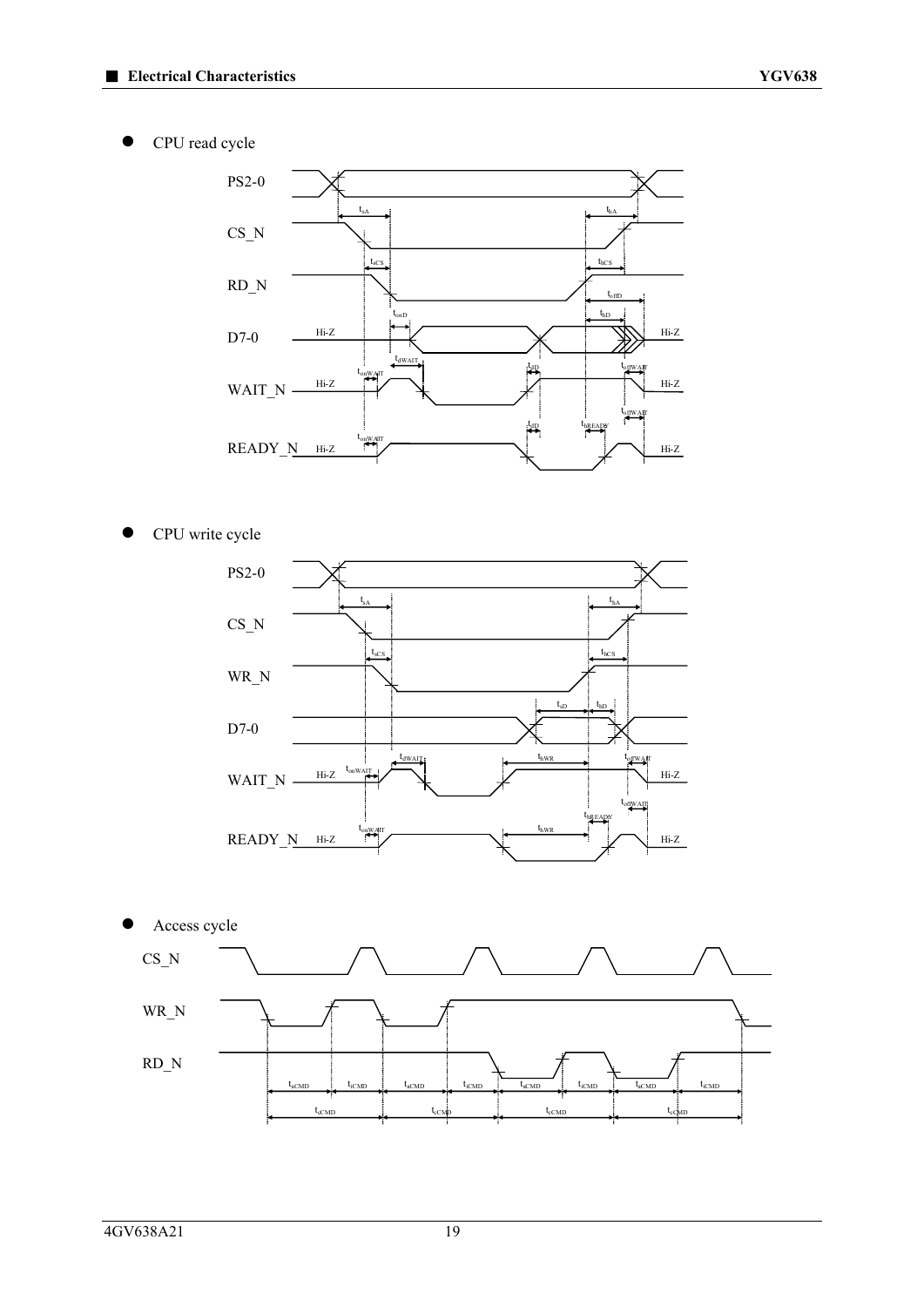#### **ii) Serial Interface**

| No.            | Items                             | Symbol              | Min.                | Typ. | Max. | Unit | Note |
|----------------|-----------------------------------|---------------------|---------------------|------|------|------|------|
|                |                                   |                     | 200                 |      |      |      |      |
| $\pm$          | SCLK clock cycle time             | $t_{\rm wSCLK}$     | $4 \times t_{cXIN}$ |      |      |      | 1, 2 |
| $\overline{2}$ | SCLK clock high level pulse width |                     | 100                 |      |      |      |      |
|                |                                   | $t_{\text{whSCLK}}$ | $2 \times t_{cXIN}$ |      |      |      | 1, 2 |
| 3              | SCLK clock low level pulse width  |                     | 100                 |      |      |      |      |
|                |                                   | $t_{\text{wISCLK}}$ | $2 \times t_{cXIN}$ |      |      |      | 1, 2 |
| 4              | SCS N: setup time                 | $t_{\rm sSCS}$      | 25                  |      |      | ns   |      |
| 5              | SCS N: hold time                  | $t_{\text{hSCS}}$   | 25                  |      |      |      |      |
| 6              | SDIN: setup time                  | $t_{\rm sSDI}$      | 25                  |      |      |      |      |
| 7              | SDIN: hold time                   | $t_{hSDI}$          | 25                  |      |      |      |      |
| 8              | SDOUT: output data delay time     | $t_{dSDO}$          |                     |      | 65   |      | 3    |
| 9              | SDOUT: turn off time              | $t_{\rm offISDO}$   |                     |      | 20   |      |      |
| 10             | SCS N: pulse inhibit time         | $t_{\rm iSCS}$      |                     |      | 400  |      |      |

Note 1) Alternative value during VC2 initialization.

Note 2) tc $_{XIN}$  is the period of a clock that is fed to XIN pin.

Note 3) During VC2 initialization, the maximum of t<sub>dSDO</sub> becomes 17 ns plus 3 times the XIN input cycle.



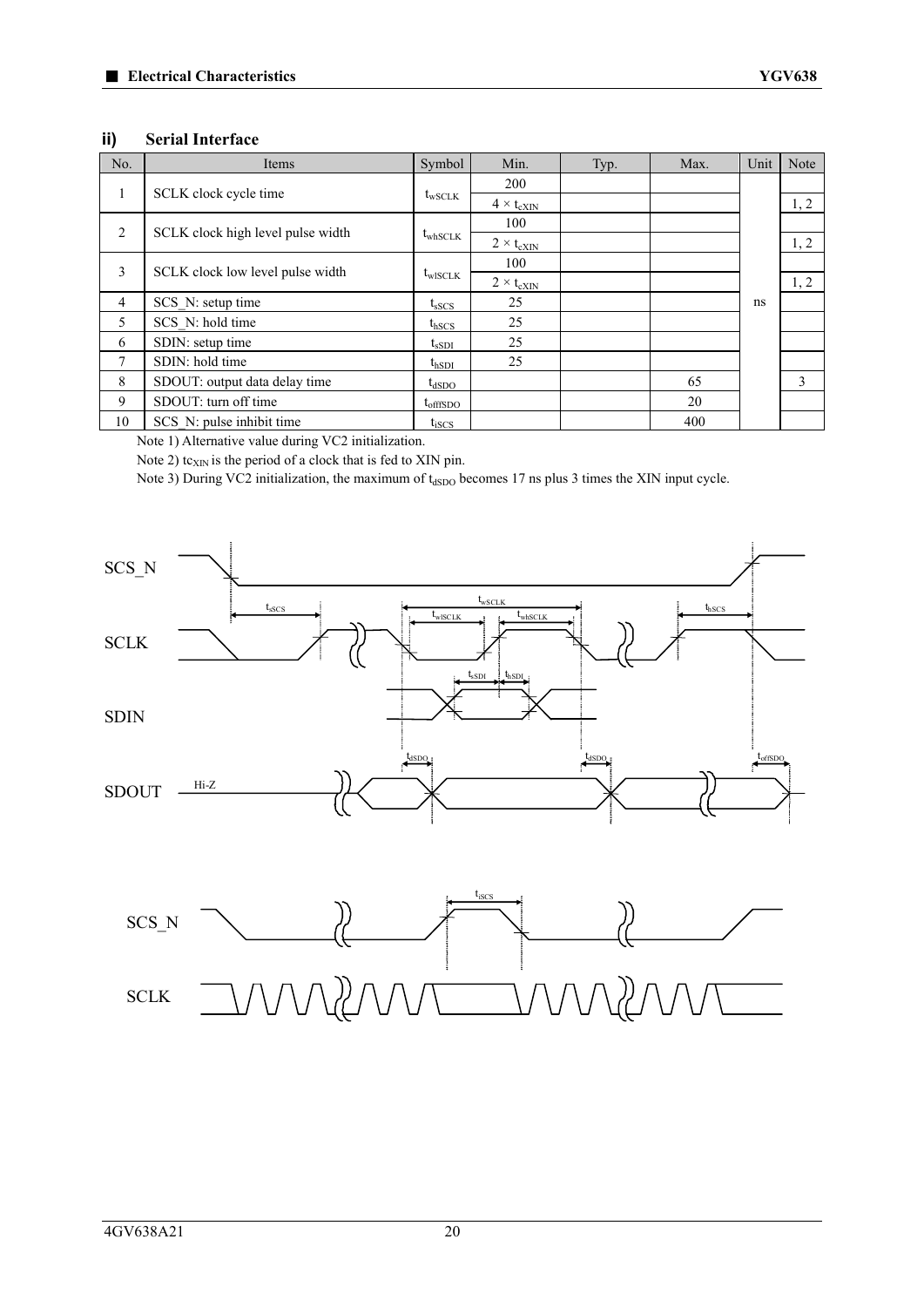| No.    | Items                                               | Symbol           | Min.           | Typ. | Max. | Unit | Note |
|--------|-----------------------------------------------------|------------------|----------------|------|------|------|------|
|        | MA25-1: output delay time                           | $t_{dMA}$        |                |      | 14   |      |      |
| 2      | MOE N: output delay time                            | $t_{\rm dOE}$    | 2              |      | 14   |      |      |
| 3      | MWE N: output delay time                            | $t_{dWE}$        | $\overline{c}$ |      | 14   |      |      |
| 4      | MD31-0: input setup time                            | $t_{\rm sMD}$    | 4              |      |      |      |      |
| 5      | MD31-0: input hold time                             | $t_{\rm hMD}$    | $\Omega$       |      |      |      |      |
| 6      | MD31-0: output delay time                           | $t_{dMD}$        |                |      | 24   |      |      |
| $\tau$ | MA25-1: output hold time from MOE N                 | $t_{hMAR}$       | $\Omega$       |      |      | ns   |      |
| 8      | $MD31-0$ :<br>input hold time from MOE N and MA25-1 | $t_{hMDI}$       | $\Omega$       |      |      |      |      |
| 9      | MA25-1: output hold time from MWE N                 | $t_{hMAW}$       | $\Omega$       |      |      |      |      |
| 10     | MD31-0: output hold time from MWE N                 | $t_{hMDO}$       |                |      |      |      |      |
| 11     | MD31-0: turn off time from MWE N                    | $t_{\rm offMDO}$ |                |      | 10   |      |      |
| 12     | output turn off / on time from RAHZ N               | $t_{on/offRA}$   |                |      | 25   |      |      |

#### **· Pattern Memory Interface**

Note 1) Specified value for an internal clock (SYCLK)

### Memory Access Cycle (Random Read Cycle)



Note) After the read access, values of MA[25:0] and MOE\_N are held until the next access to the pattern memory.

Memory Access Cycle (Write Cycle)



Note) After the write access, values of MA25–1 and MOE\_N are held until the next access to the pattern memory.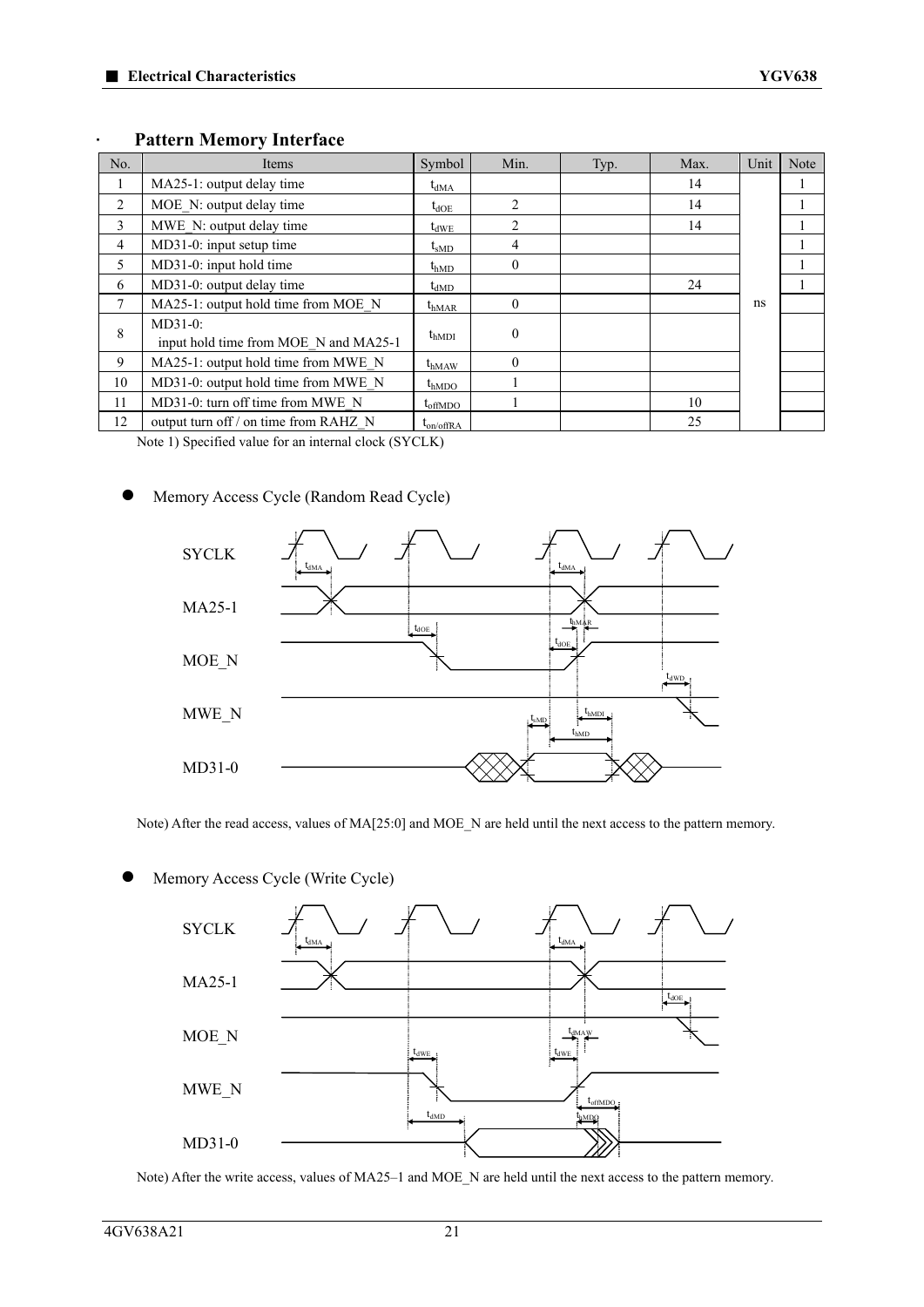RAHZ\_N



The AC characteristics of an external memory connecting to VC2 must meet the following conditions. (The following conditions are the values converted from the AC characteristics of the VC2 Pattern Memory; they do not guarantee the following specifications directly. In addition, the item names below are those mainly for an externally-connected memory.)

"F", "R", and "P" in the below are as follows.

| $F = (R\#008h: FLTIM[1:0]+1)$ | Number of floating clocks         |
|-------------------------------|-----------------------------------|
| $R = (R#009h: RDM[3:0]+1)$    | Number of random access clocks    |
| $P = (R\#009h: PAG[2:0]+1)$   | Number of page mode access clocks |

| No. | Items                 | Symbol       | Conditions                                                                                    |
|-----|-----------------------|--------------|-----------------------------------------------------------------------------------------------|
| 13  | Address access time   | $t_{ACC}$    | It should be $(F + R) * t_{cSY} - t_{dMA}(max) - t_{sMD}(min)$ or less                        |
| 14  | Output enable time    | $t_{OE}$     | It should be R $*$ t <sub>eSY</sub> – t <sub>dOE</sub> (max) – t <sub>sMD</sub> (min) or less |
| 15  | Page mode access time | $t_{PACC}$   | It should be $P * t_{cSY} - t_{dMA}(max) - t_{sMD}(min)$ or less                              |
| 16  | Data turn on time     | $t_{\rm DO}$ | It should be 0[ns] or over                                                                    |
| 17  | Data turn off time    | $t_{\rm DF}$ | It should be $F * t_{cSY} - t_{dOE}(max) + t_{dWE}(min)$ or less                              |
| 18  | Data setup time       | $t_{DS}$     | It should be R $*$ t <sub>eSY</sub> - t <sub>dMD</sub> (max) + t <sub>dWE</sub> (min) or less |



Note) After accesses, values of MA25–1 and MOE\_N are held until the next access to the pattern memory.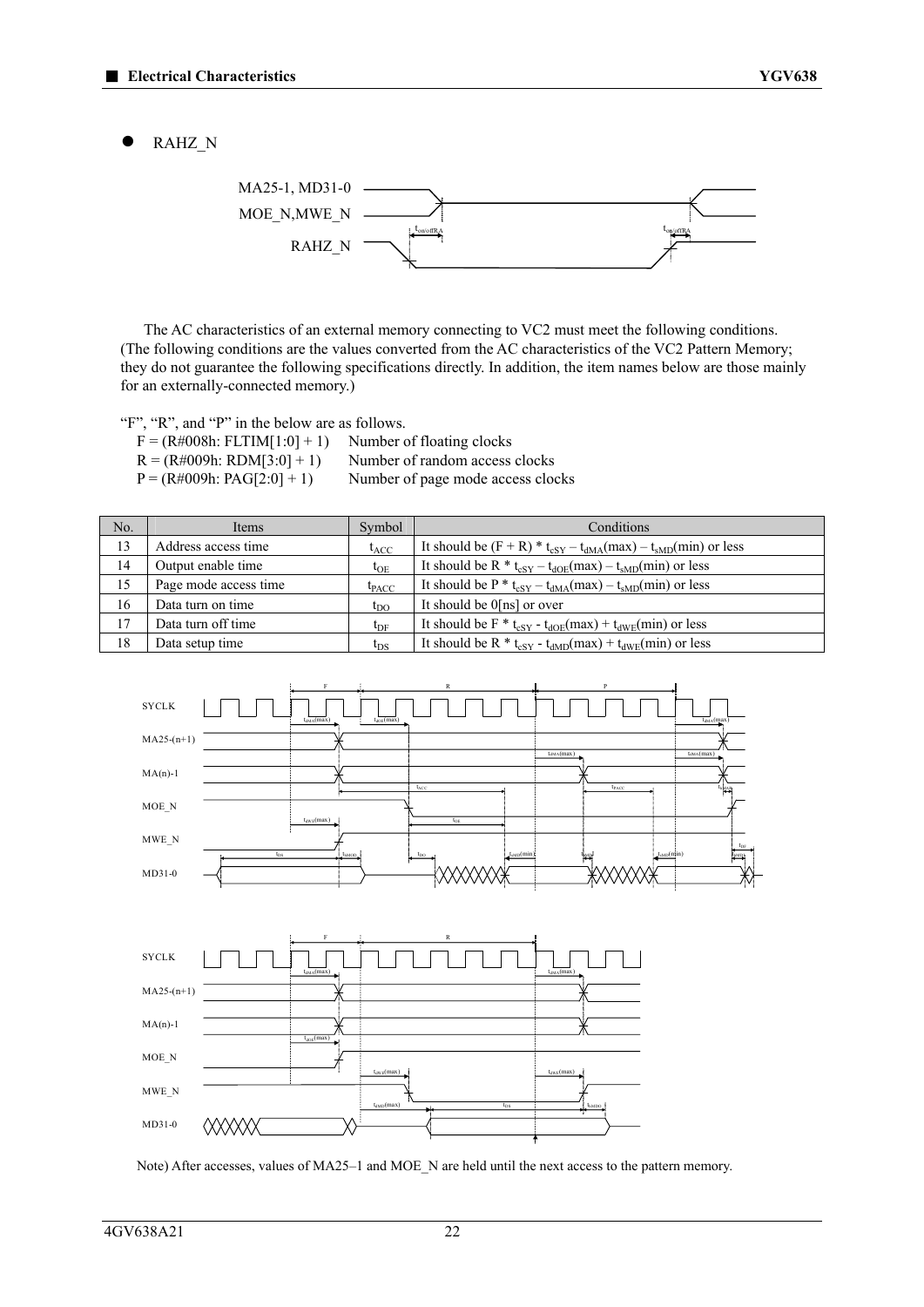### **· Video Signal Interface**

| No. | Items                                                                                       | Symbol             | Min.     | Typ. | Max. | Unit | Note |
|-----|---------------------------------------------------------------------------------------------|--------------------|----------|------|------|------|------|
|     | DOTCLK: delay time                                                                          | $t_{\text{dDOTC}}$ |          |      | 26   |      |      |
| 2   | VSYNC N, HCSYNC N, BLANK N,<br>DRO7-0, DGO7-0, DBO7-0, LOADH,<br>STARTH, OUTENV: hold time  | $t_{hDISP}$        | $\theta$ |      |      |      |      |
| 3   | VSYNC N, HCSYNC N, BLANK N,<br>DRO7-0, DGO7-0, DBO7-0, LOADH,<br>STARTH, OUTENV: delay time | $t_{dDISP}$        |          |      | 10   | ns   |      |
| 4   | DVSIN N, DHSIN N, DRI7-2, DGI7-2,<br>DBI7-2: setup time                                     | $t_{SDI}$          | 4        |      |      |      |      |
| 5   | DVSIN N, DHSIN N, DRI7-2, DGI7-2,<br>DBI7-2: hold time                                      | $t_{hDI}$          |          |      |      |      |      |
| 6   | AVSIN N, AHSIN N: setup time                                                                | $t_{\rm sDI}$      | 3        |      |      |      |      |
|     | AVSIN N, AHSIN N: hold time                                                                 | $t_{\rm hDI}$      |          |      |      |      |      |



Note) the above figure shows the state that DOTCLK is not reversed.

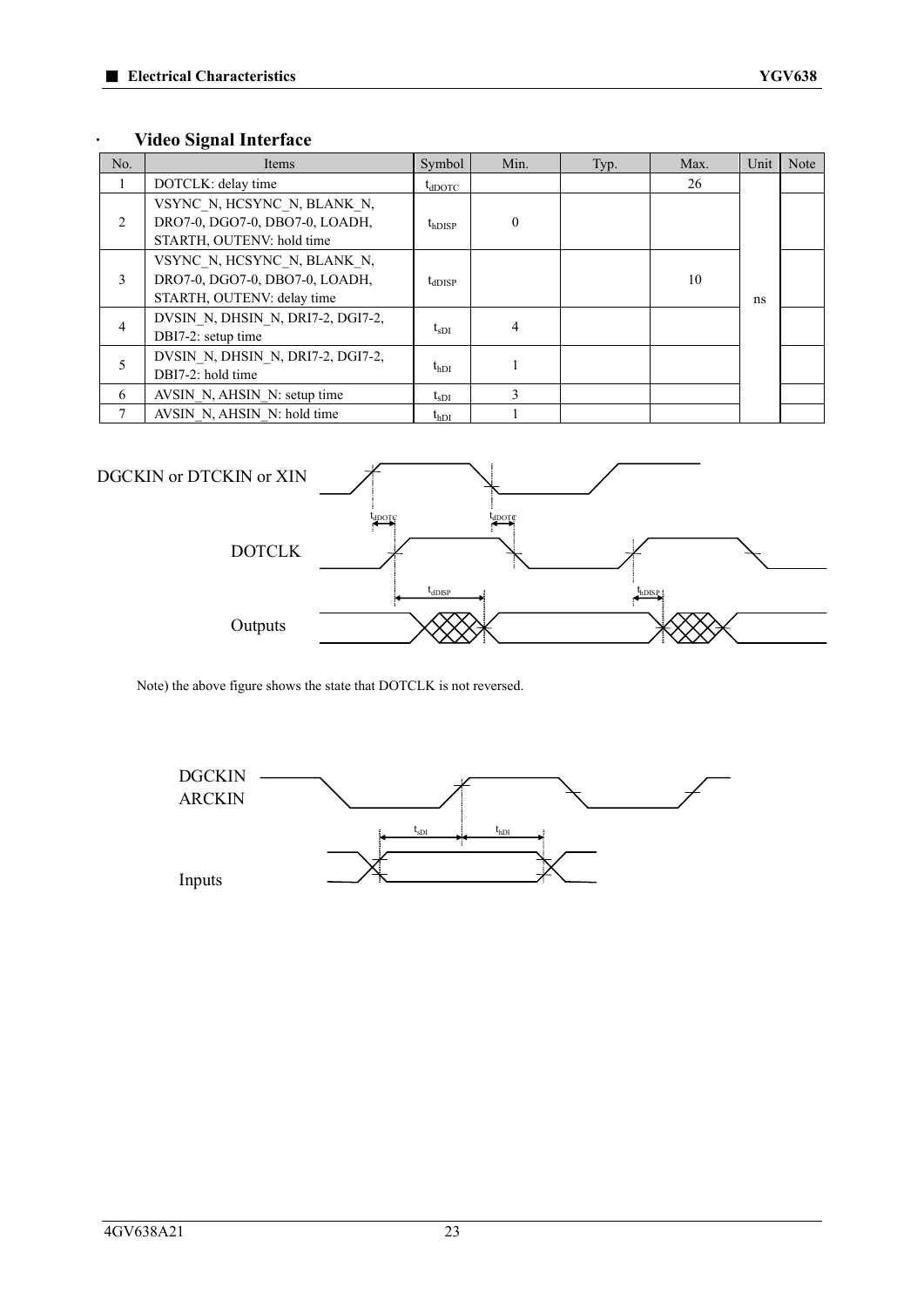### **■ Package Information**



| 注) | 1. 表面実装LSIは、保管条件、および、半田付けについての特別な配慮が必要です。                                                         |
|----|---------------------------------------------------------------------------------------------------|
|    | 2. 組立工場により、寸法や形状などが異なる場合があります。                                                                    |
|    | 詳しくはヤマハ代理店までお問い合わせください。                                                                           |
|    | Note: 1. Special attention needs to be paid to the storage conditions and soldering method of the |
|    | surface mount IC                                                                                  |
|    | 2. Dimension, form, etc. may differ depending on assembly plants.                                 |

For details, please contact your local Yamaha agent.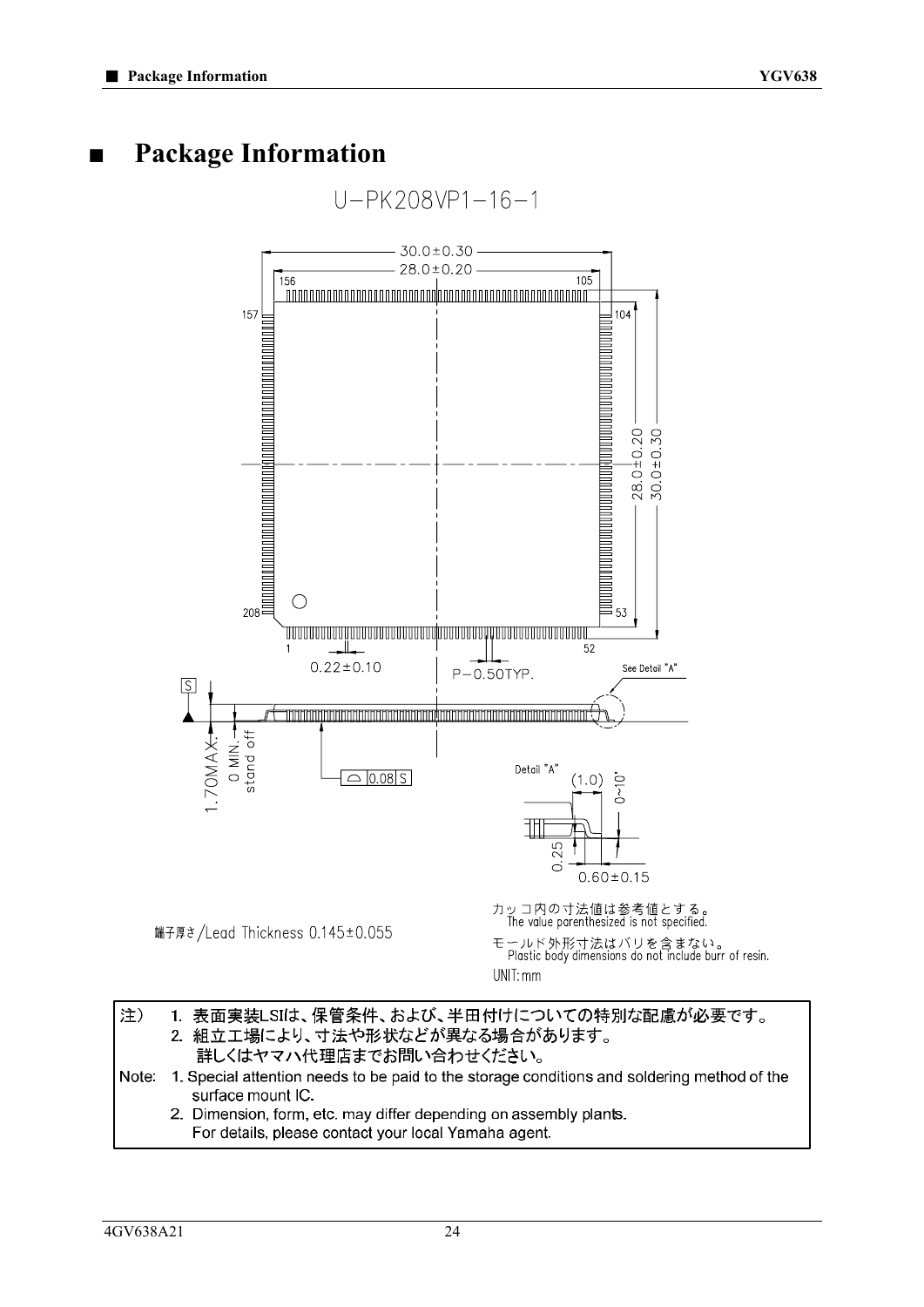### **PRECAUTIONS AND INSTRUCTIONS FOR SAFETY**

|              | <b>WARNING</b>                                                                                                                                                                                                                                                                                                                                                                                                                                                                                                                                                                        |
|--------------|---------------------------------------------------------------------------------------------------------------------------------------------------------------------------------------------------------------------------------------------------------------------------------------------------------------------------------------------------------------------------------------------------------------------------------------------------------------------------------------------------------------------------------------------------------------------------------------|
| Prohibited   | Do not use the device under stresses beyond those listed in Absolute Maximum Ratings.<br>Such stresses may become causes of breakdown, damages, or deterioration, causing explosion<br>or ignition, and this may lead to fire or personal injury.                                                                                                                                                                                                                                                                                                                                     |
| Prohibited   | Do not mount the device reversely or improperly and also do not connect a supply voltage in<br>wrong polarity. Otherwise, this may cause current and/or power-consumption to exceed the<br>absolute maximum ratings, causing personal injury due to explosion or ignition as well as causing<br>breakdown, damages, or deterioration.<br>And, do not use the device again that has been improperly mounted and powered once.                                                                                                                                                          |
| Prohibited   | Do not short between pins.<br>In particular, when different power supply pins, such as between high-voltage and low-voltage<br>pins, are shorted, smoke, fire, or explosion may take place.                                                                                                                                                                                                                                                                                                                                                                                           |
| Instructions | As to devices capable of generating sound from its speaker outputs, please design with safety of<br>your products and system in mind, such as the consequences of unusual speaker output due to a<br>malfunction or failure. A speaker dissipates heat in a voice-coil by air flow accompanying vibration<br>of a diaphragm. When a DC signal (several Hz or less) is input due to device failure, heat<br>dissipation characteristics degrade rapidly, thereby leading to voice-coil burnout, smoking or<br>ignition of the speaker even if it is used within the rated input value. |

|              | <b>CAUTION</b>                                                                                                                                                                                                                                                                                                                                                                                                                                                               |
|--------------|------------------------------------------------------------------------------------------------------------------------------------------------------------------------------------------------------------------------------------------------------------------------------------------------------------------------------------------------------------------------------------------------------------------------------------------------------------------------------|
| Prohibited   | Do not use Yamaha products in close proximity to burning materials, combustible substances, or<br>inflammable materials, in order to prevent the spread of the fire caused by Yamaha products, and<br>to prevent the smoke or fire of Yamaha products due to peripheral components.                                                                                                                                                                                          |
| Instructions | Generally, semiconductor products may malfunction and break down due to aging, degradation,<br>etc. It is the responsibility of the designer to take actions such as safety design of products and<br>the entire system and also fail-safe design according to applications, so as not to cause property<br>damage and/or bodily injury due to malfunction and/or failure of semiconductor products.                                                                         |
| Instructions | The built-in DSP may output the maximum amplitude waveform suddenly due to malfunction from<br>disturbances etc. and this may cause damage to headphones, external amplifiers, and human<br>body (the ear). Please pay attention to safety measures for device malfunction and failure both in<br>product and system design.                                                                                                                                                 |
| Instructions | As semiconductor devices are not nonflammable, overcurrent or failure may cause smoke or fire.<br>Therefore, products should be designed with safety in mind such as using overcurrent protection<br>circuits to control the amount of current during operation and to shut off on failure.                                                                                                                                                                                  |
| Instructions | Products should be designed with fail safe in mind in case of malfunction of the built-in protection<br>circuits. Note that the built-in protection circuits such as overcurrent protection circuit and<br>high-temperature protection circuit do not always protect the internal circuits. In some cases,<br>depending on usage or situations, such protection circuit may not work properly or the device<br>itself may break down before the protection circuit kicks in. |
| Instructions | Use a robust power supply.<br>The use of an unrobust power supply may lead to malfunctions of the protection circuit, causing<br>device breakdown, personal injury due to explosion, or smoke or fire.                                                                                                                                                                                                                                                                       |
| Instructions | Product's housing should be designed with the considerations of short-circuiting between pins of<br>the mounted device due to foreign conductive substances (such as metal pins etc.). Moreover,<br>the housing should be designed with spatter prevention etc. due to explosion or burning.<br>Otherwise, the spattered substance may cause bodily injury.                                                                                                                  |
| Instructions | The device may be heated to a high temperature due to internal heat generation during<br>operation. Therefore, please take care not to touch an operating device directly.                                                                                                                                                                                                                                                                                                   |

v02